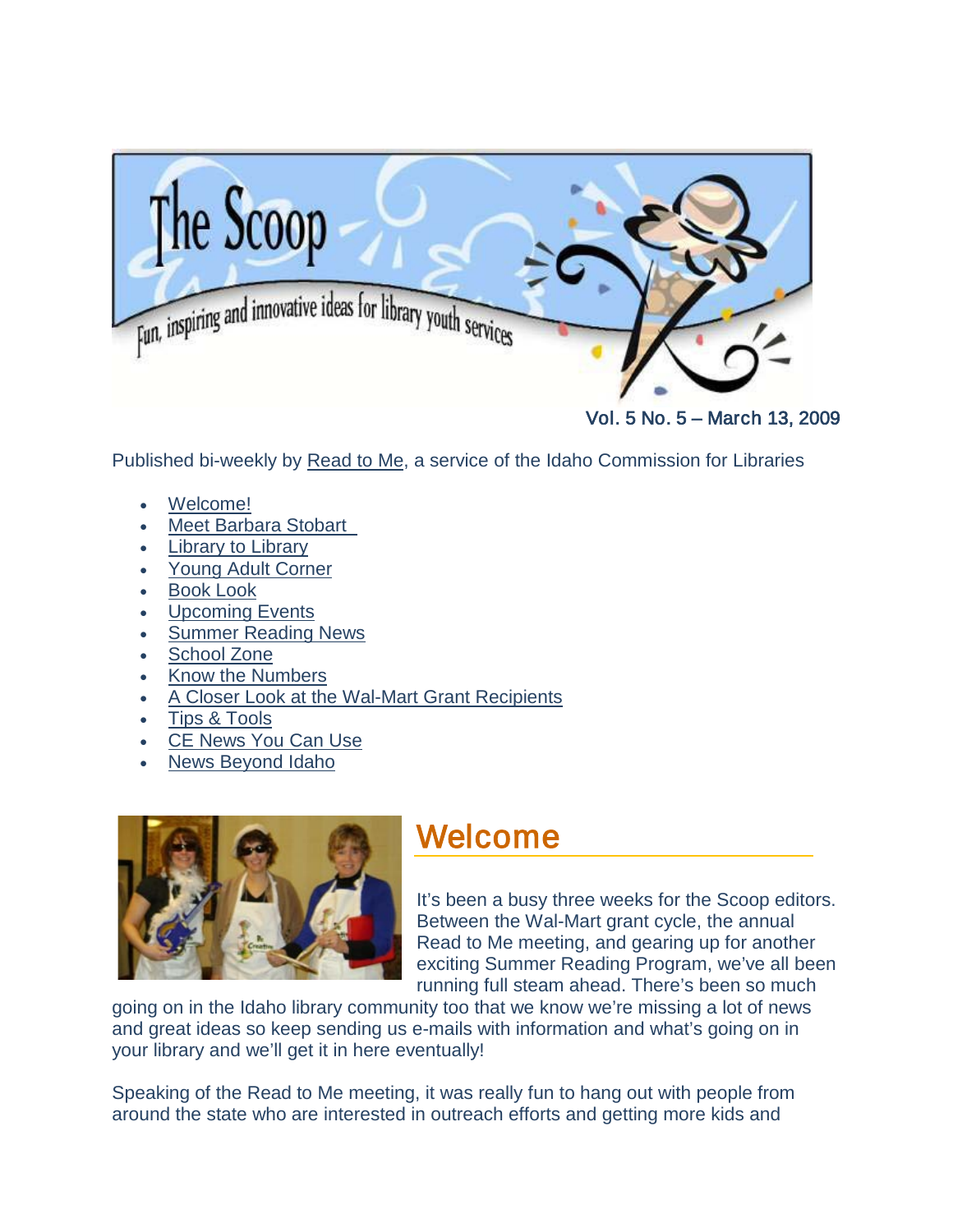<span id="page-1-0"></span>families into their libraries. Your creative ideas and energy are amazing! We also had the chance to "Be Creative" during the meeting. Pictured above from left to right are Rock Star Staci, Poet Stephanie and Artistic Peggy gearing up to start the show.

If you didn't get the chance to attend the meeting, we wanted to let people know the Read to Me coordinators are happy to come to your library and do a Read to Me orientation for you or your library board. We can review any program you are interested in, answer questions, and talk about other resources your library might be able to tap into. Contact [Stephanie Bailey-White](http://libraries.idaho.gov/contact/Stephanie%2BBailey-White%2B-%2BProjects%2BCoordinator), [Peggy McClendon](http://libraries.idaho.gov/contact/Peggy%2BMcClendon%2B-%2BReading%2Band%2BLiteracy%2BCoordinator), or [Staci Shaw](mailto:staci.shaw@libraries.idaho.gov) at (208) 334- 2150 or 1-800-458-3271 to set up a one-on-one meeting time. We also have four or five binders with handouts from the meeting left over. If you want one, please send us an email and they'll go to the first people who ask.

**A quick reminder** that all public library staff who are interested in participating in the 2009 Bright Futures Summer Reading Program need to apply by Tuesday, March 17<sup>th</sup>. We have plenty of wonderful books and materials that will really help stretch your budgets, but you need to sign up to get them! *Apply [online](http://libraries.idaho.gov/page/bright-futures-online-application) by March 17, 2009 for Bright Futures Summer Reading outreach opportunities. Only five days left!*



### Meet Barbara Stobart

We caught up with Barbara Stobart during the annual Read to Me meeting last week. Barbara is the new director of the Hagerman Public Library. She got involved with the library by serving on the library board and was a trustee for five years. She worked part-time at the library for a year and a half before accepting the director position when long-time director Wilma Butigan retired nine months ago.

Barbara said she's loved libraries for as long as she can remember. "I was the oldest of six girls and with grew up

with a single mom with no money. But Mother was a reader. Books were our life line and I loved the library," she said.



Hagerman is a small community of about 600 people. It is located in southwest Idaho in the Magic Valley about 45 minutes from Twin Falls. The library board and Barbara would love a new library building. The current library doesn't have room for storytimes or a crowd of more than a handful

of people.

"We have plans to move to a bigger facility and eventually we'll get there. For now we are working hard to establish partnerships with Head Start, the school district, and the parks program to reach children and their

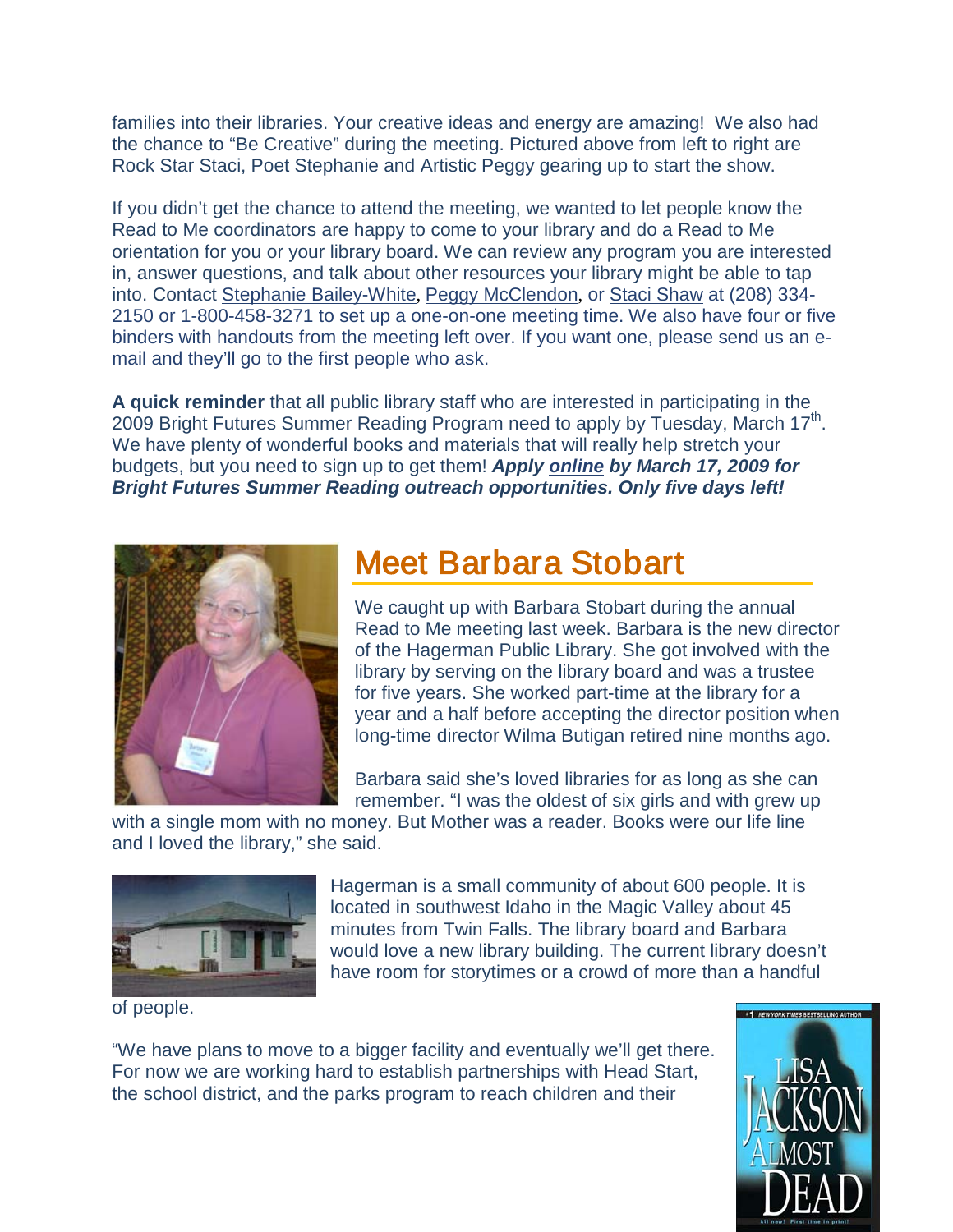<span id="page-2-0"></span>parents," Barbara said. She is off to a great start on these outreach efforts and has just started doing storytime at Head Start once a month.

As a child, Barbara read "anything with words" and enjoyed all the Nancy Drew and Bobbsey Twin books. More recently, she's enjoyed reading *Three Cups of Tea*, by Greg Mortenson & David Oliver Relin, *Almost Dead*, by Lisa Jackson, and *Mortal Fear*, by Stuart Woods.

Barbara states that interacting with patrons and the books are her favorite things about her job. When she's not at the library or reading, she enjoys scrapbooking, making cards, and jewelry making. Her favorite ice cream flavor is Blue Bunny's Banana Split.



### Library to Library

### The **Camas County District**

**Library**, located in Fairfield, had a great turn out for their open house on February 28. The photo at the left shows library board members and Director Marilyn Ballard (fourth from the left) as they celebrate a vast improvement from their last facility. The photo at the right

shows their new bright and happy children's area. We are so excited for Marilyn and the hard-working people who spent years planning **I** in

and hoping for the day when they could move. It's great to see them open for business and it looks beautiful!

Speaking of grand openings, mark your calendars for Friday, March 27 when the **Meridian District Library hosts the opening of the brand new Silverstone Branch Library**. Give-aways and a ribbon cutting will be featured starting at 10 a.m. that morning.



Check out their web site for directions and more news about this exciting development. We want to give a special shout out to two of our former ICFL colleagues – Natalie Nation and Tami Tipton, who left ICFL to serve the public in a different capacity at Silverstone. We miss you, but are excited about what you've got planned in Meridian. Congratulations!!

**East Bonner County District Library's** children's programs are growing like crazy. [Click here for an article about the growth](http://www.bonnercountydailybee.com/articles/2009/02/17/news/doc49978c566bf2d808080918.txt) in the Bonner County Daily Bee.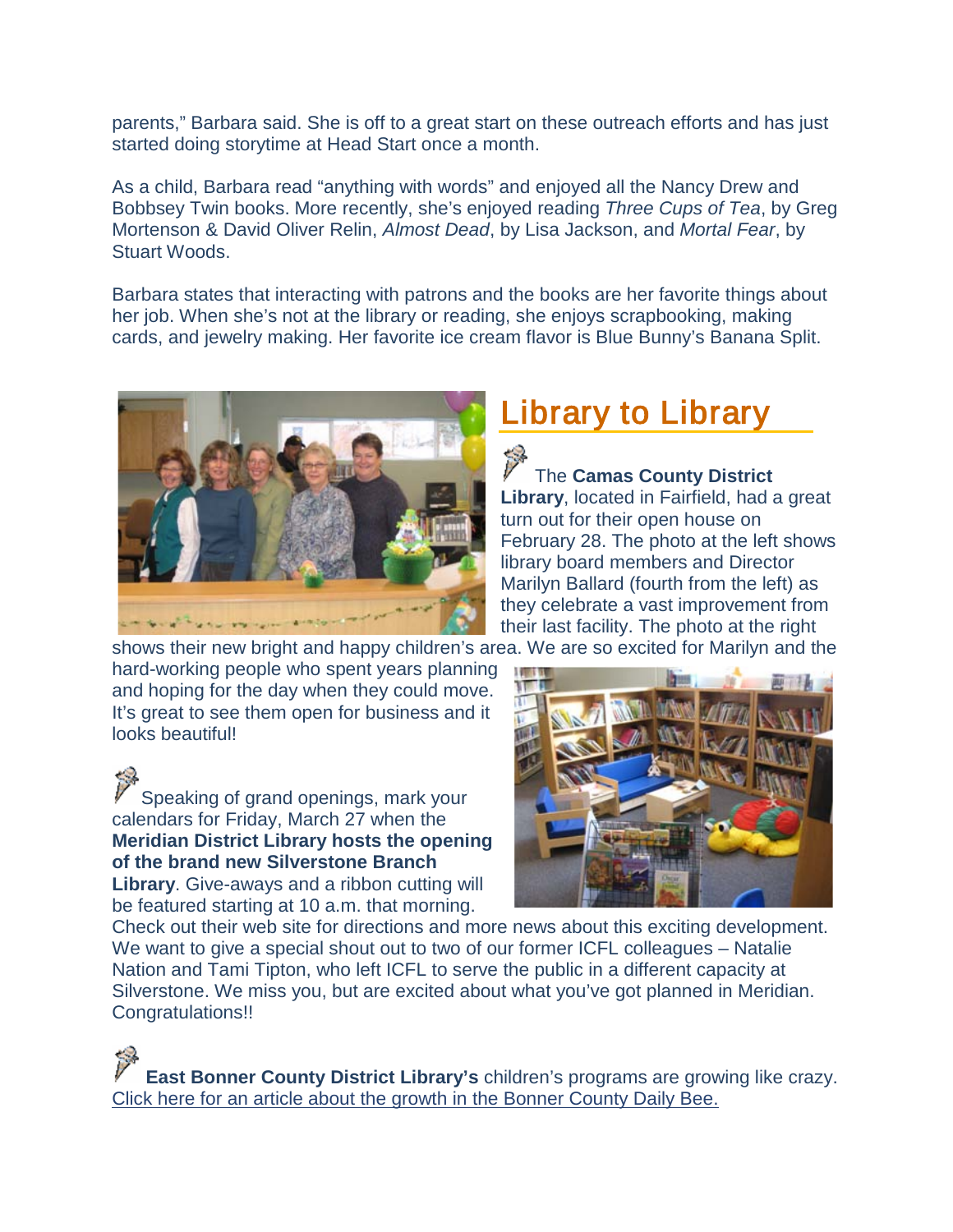# **Ada Community Celebrates 20 years of Service**



<span id="page-3-0"></span>The **Ada Community Library** celebrated the 20<sup>th</sup> anniversary of the opening of the building at the corner of Victory and Five Mile in Boise on January 23, 2009. Many patrons, librarians, past board members, and children came to eat cake, play Wii games, see database and catalog demonstrations, and enjoy the party atmosphere.

Several commented in the guest book about the library 20 years ago and how they had looked forward to the new library opening. Before the library was built, the site had been a horse pasture. The photo at the left shows Laura McNew, ACL Reference Librarian and Herm and Doris Steger. Herm was a board member in the 1990s and Doris was the volunteer coordinator for the newly opened library in 1989.

### Young Adult Corner

### <span id="page-3-1"></span>**Press Play @ Your Library®**

Teen Tech Week, which was celebrated this week (March 8-14), is about connecting teens with different technologies, especially those available through the library. This year's theme was "Press Play @ Your Library," and librarians across the country designed teen programs that encouraged teens to literally press "play" in a variety of ways to explore the world around them.



Here's what a few libraries shared with us…

• **The Community Library, Hailey Public Library and the school libraries at Wood River Middle School and Wood River High School** celebrated Teen Tech Week February 23 – 27. Three events were held: Dance Dance Revolution for middle schoolers and their families during FAT (Families All Together) night, Cyber



Solutions for Seniors at Hailey Public Library joined senior citizens with tech savvy high school students for individual tutoring on technology issues from email to digital cameras, and Xbox Xtravaganza at Wood River High School for middle and high schoolers to rock out (and chow down) together. The YMCA provided DDR equipment and the Silver Creek Alternative School staff and students created an Xbox buffet. All events were well-attended and library staff received very positive feedback!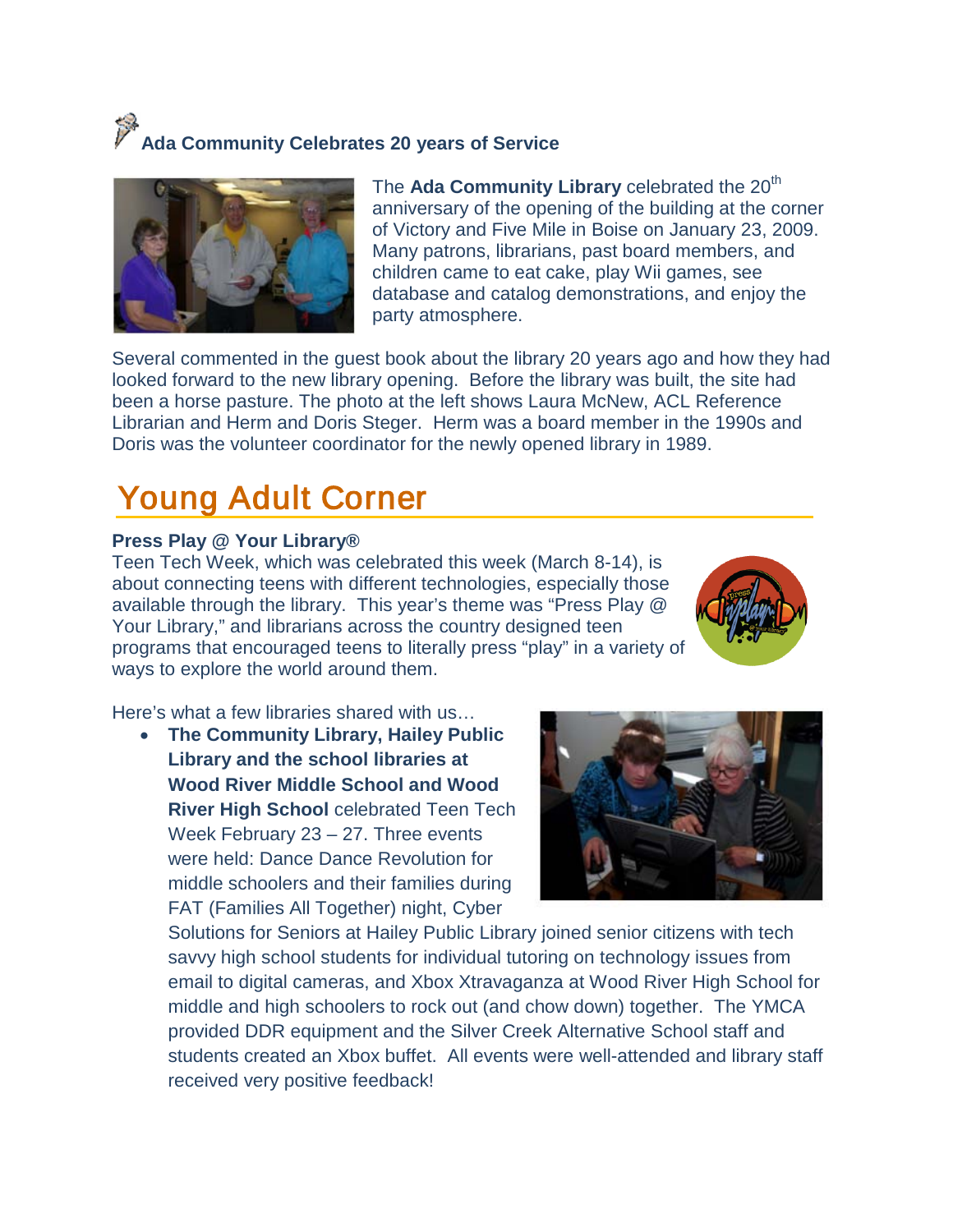- **Ada Community Library:** Three days of teen programming this week involved technology: On March 10th, teens attended the Wired Teens program (teen internet and game lounge time) and participated in creating a [Voice Thread](http://voicethread.com/) from photos taken at the library's "Creatures of the Night" Teen Costume party held during Teen Read Week. Youth services librarian Erin Archambeault downloaded several buddy icons to a thumb drive, which allowed the kids to choose their "identity" on the spot. "The kids said they had a lot of fun, and that it helped them remember how much fun they had at the Teen Read party," Erin said. The response was overwhelmingly positive, so library staff did another Voice Thread on March 12. The threads will be imbedded on the library's Ning site. On March 11th, library staff hosted a media swap: teens who contributed CDs and DVDs got to take home as many as they brought. ACL will also host a Family Game Night Friday night for all ages, featuring several stations set up with a different video game each, plus a showing of High School Musical 3.
- McCall: This year, McCall's annual poetry contest was enhanced with the use of technology and a Teen Technology Tools workshop at the library. Seventh and eighth grade students wrote a poem themed "Did You Know?" Students brought the poem in an electronic form to the workshop and created a "visual" poem, which they



posted on the [Wordle](http://www.wordle.net/) website. The Door Prize Drawing included an MP3 player and memory devices.

• **Boise Public- Collister Branch:** Teens curious about what goes on inside of electronic gadgets, and those wanting to learn how to modify circuit boards or build a new device from scratch attended the Library! at Collister for a circuit bending workshop on Thursday. They met the genius tinkerers from the [Reuseum](http://www.reuseum.com/) and checked out their latest inventions. Some brought in electronic



toys to hack, and some built their own LED flashlight or light sensitive Theremin.

**Boise Public:** On March 10 BPL held a game night for teens. They had a vintage Atari that the teens thought was fun; they played Ms. Pacman, Pitfall and Qbert among other games. They also had Mario Cart on the Wii, and a computer to explore downloadable audiobooks, ebooks and other online

collections.

• **Weippe** will hold an event Friday night. They are going to have a contest for the most creative Wordle, they are going to do some word searches on Wordia, and they'll be playing games on the Wii and the Xbox. They are offering free pizza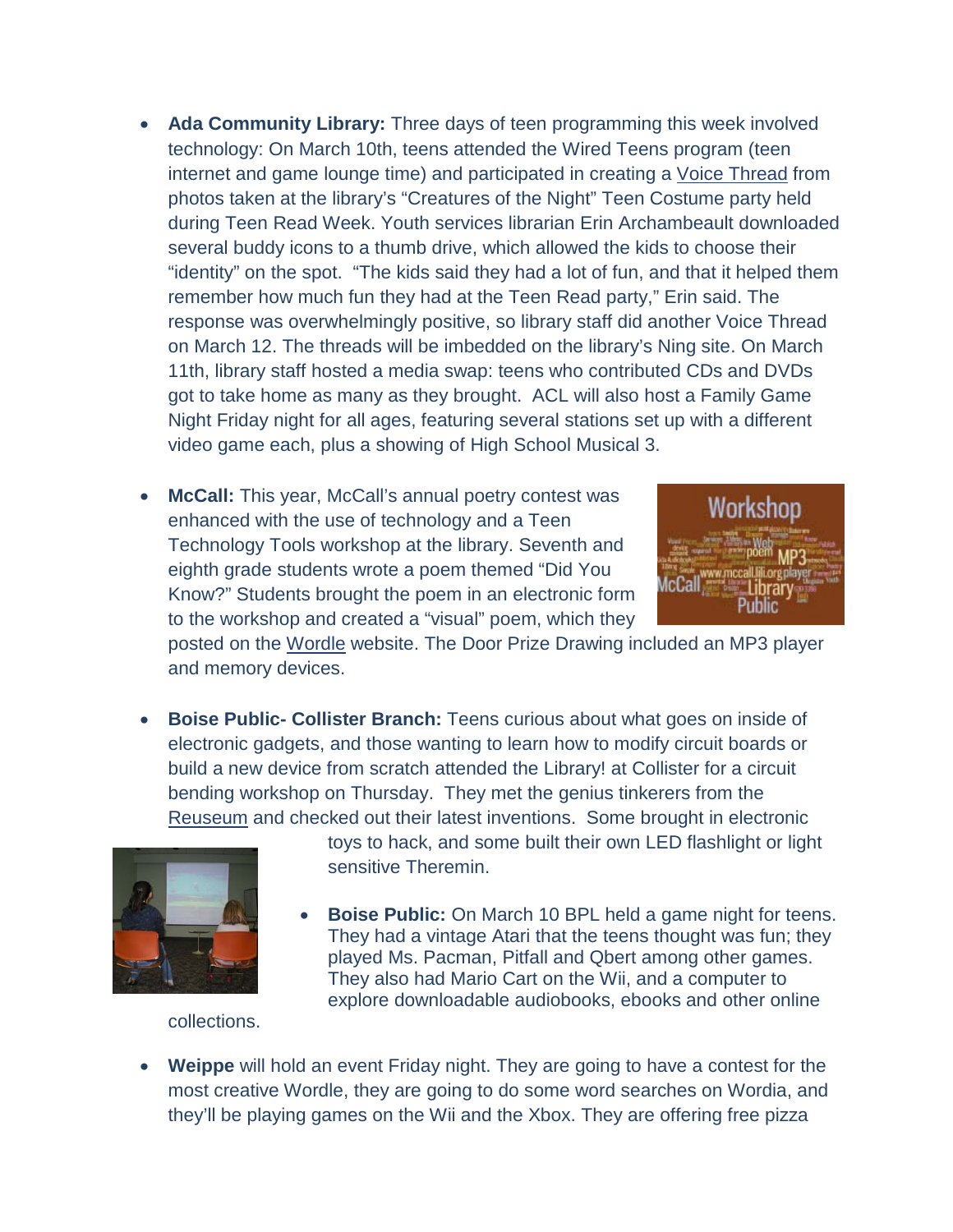and refreshments to all teens (age 13 - 18) who attend. They have prizes such as an mp3 player, a photo key chain (it holds up to 120 digital pictures), iTunes cards, and a Wal-Mart gift card. Youth services librarian Melissa Mayberry said she is very excited to share the new technologies she learned during the six week Teens and Tech course!

• **Garden City** is collaborating with local high schools, and will host events next week. This week they took their "Wild and Wandering Wii" to **Capital High** on Wednesday, March 11 and will take it to **Centennial High** on March 19. They're providing gift-card giveaways for both schools. To kick-off their Teen Tech Week (March 21-27) the Garden City Library will host Jason Sievers of Hardmath.net,

an award-winning stop-motion animator on March 21, and on March 24 they will have a "Tech Lounge" event where teens are invited to come by and hang-out, play Wii on the big screen, have snacks and visit the photobooth. GCL will also be introducing teens to some fun websites like TAAZ.com (virtual makeovers). They will wrap up with Caleb Chung, inventor of Pleo and Furby, talking to teens about Robotics on March 26. Teens can



enter all week to win cool tech-y prizes including an I-pod. (picture of Caleb Chung with Pleo)

- **Mountain View School District #244:** District Librarian Lynn Johnson coordinated projects at Grangeville High this week. They had games, including Operation, Jenga, chess, checkers, and cards available during the lunch hour, as well as a Wii for student play. The students were very excited about having the Wii in the library. Next week Clearwater Valley High School in Kooskia will be participating in these same Teen Tech week activities.
- **ALSC Teen Tech Week wiki**: To see what librarians around the country are doing this week, visit: [http://wikis.ala.org/yalsa/index.php/Teen\\_Tech\\_Week\\_%40\\_your\\_library](http://wikis.ala.org/yalsa/index.php/Teen_Tech_Week_%40_your_library)
- **Voice Threads about Teen Tech Week**: "Getting Started with Teen Tech Week"<http://voicethread.com/share/283695/> "Teen Tech Week in the School Libraries"<http://voicethread.com/share/285786/> "Teen Tech Week on a Budget"<http://voicethread.com/share/285022/>

*[Teen Tech Week](http://www.ala.org/ala/mgrps/divs/yalsa/teentechweek/ttw09/home.cfm) is a national initiative sponsored by the [Young Adult Library Services](http://www.ala.org/ala/mgrps/divs/yalsa/yalsa.cfm)  [Association](http://www.ala.org/ala/mgrps/divs/yalsa/yalsa.cfm) and is aimed at teens, their parents, educators and other concerned adults. The purpose of the initiative is to ensure that teens are competent and ethical users of technologies, especially those that are offered through libraries such as DVDs,*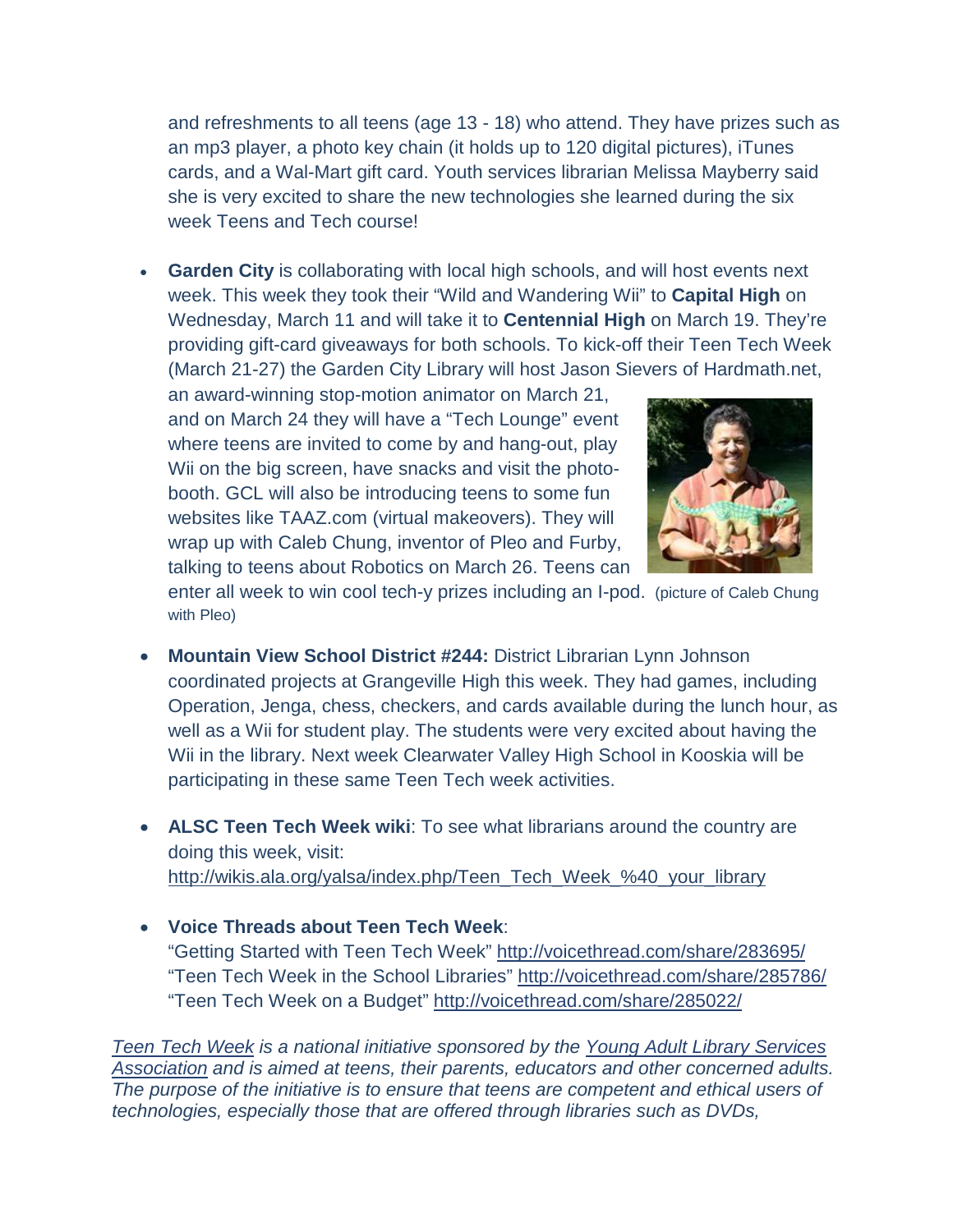*databases, audiobooks, and videogames. Teen Tech Week encourages teens to use libraries' nonprint resources for education and recreation, and to recognize that librarians are qualified, trusted professionals in the field of information technology. Teen Tech Week began in 2007 and has a general theme of Get Connected @ your library.* [Read more…](http://www.ala.org/ala/mgrps/divs/yalsa/teentechweek/ttw09/home.cfm)

### Book Look

#### **Nominees announced for the 2010 Young Readers Choice Awards**

The new list of nominees for the 2010 Young Readers Choice Awards (YRCA) has just been released. Idaho's YRCA Representative Joy Lear said she's excited about the titles and can't wait to start reading those she hasn't read yet and booktalking those she has. "For those of you who haven't publicized the YRCA list in your local schools before – it's a lot of fun!" Joy said. Kids in the Pacific Northwest will be voting on the 2010 list next March/April 2010.

Meanwhile, any student in grades 4-12 who has read at least two books from the [2009](http://www.pnla.org/yrca/2009nominees.htm)  [list](http://www.pnla.org/yrca/2009nominees.htm) may cast their vote for their favorite starting this Sunday, March 15. All votes must be submitted between March 15 and April 15, 2009 using the online ballot at [www.pnla.org](http://www.pnla.org/) . The web site has more information about the project, promotional materials, and links to a great booktalking web site. All votes will be tallied from all participating states and provinces and the three winners for the three levels will be announced in late April.

Here are the new nominees for the 2010 Young Readers Choice Awards:

### **JUNIOR DIVISION**

- *The Candy Shop War*, by Brandon Mull
- *Diary of a Wimpy Kid: Greg Heffley's Journal*, by Jeff Kinney
- *Elijah of Buxton*, by Christopher Paul Curtis
- *Igraine the Brave*, by Cornelia Funke
- *The Invention of Hugo Cabret*, by Brian Selznick
- *Marley: A Dog Like No Other*, by John Grogan
- *The Mysterious Benedict Society*, by Trenton Lee Stewart
- *No Talking*, by Andrew Clements

### **INTERMEDIATE DIVISION**

- *Alchemyst: Secrets of the Immortal Nicholas Flamel*, by Michael Scott
- *Book of a Thousand Days*, by Shannon Hale
- *Zen and the Art of Faking It*, by [Jordan Sonnenblick](http://www.amazon.com/exec/obidos/search-handle-url/ref=ntt_athr_dp_sr_1?%255Fencoding=UTF8&search-type=ss&index=books&field-author=Jordan%20Sonnenblick)
- *Peak*, by Roland Smith
- *Plain Janes*, by Cecil Castelucci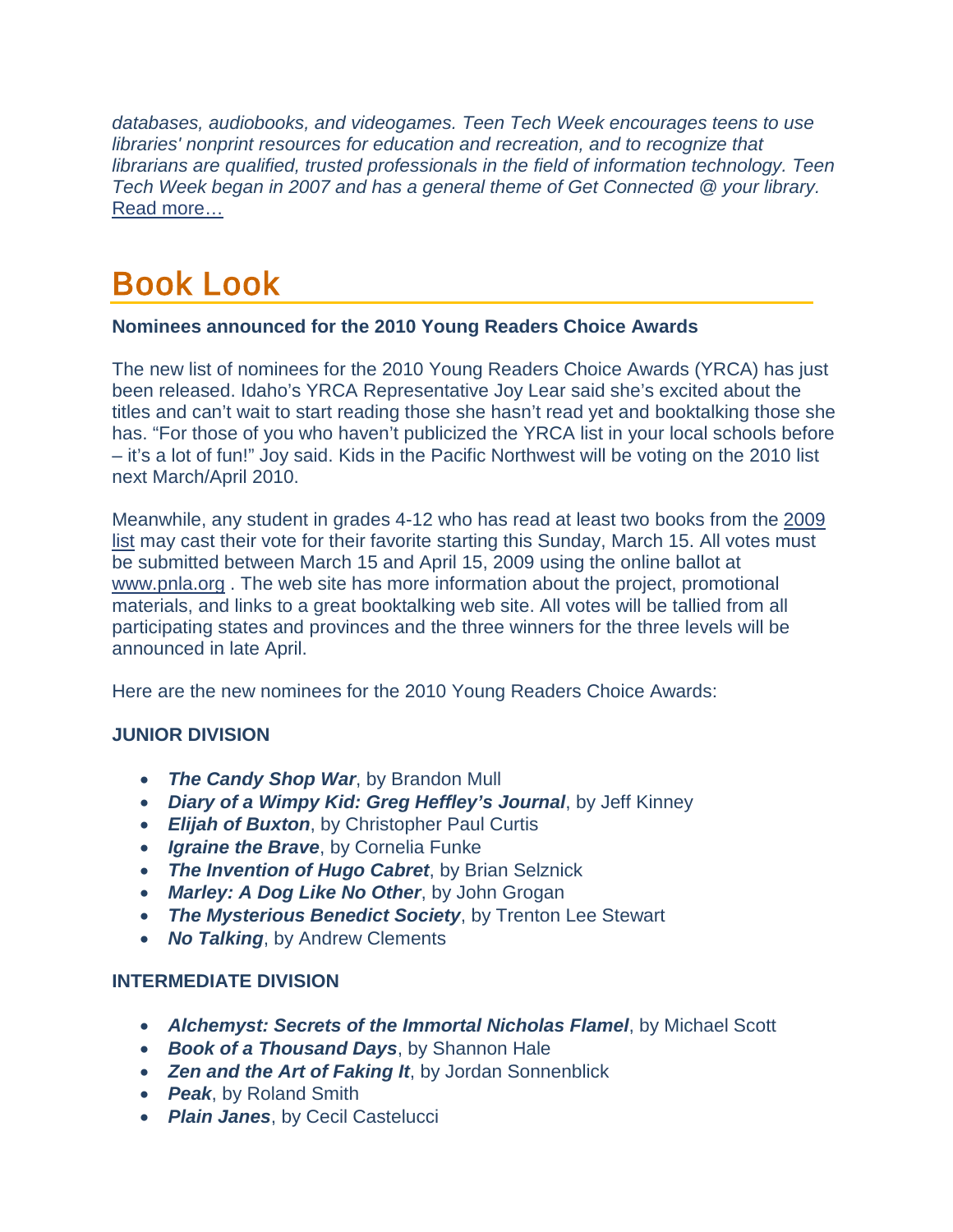- <span id="page-7-0"></span>• *Schooled*, by Gordon Korman
- *The True Meaning of Smekday*, by Adam Rex
- *Skulduggery Pleasant*, by Derek Landry

#### **SENIOR DIVISION**

- *Absolutely True Diary of a Part-Time Indian*, by Sherman Alexie
- *City of Bones*, by Cassandra Clare
- *Deadline*, by Chris Crutcher
- *Does My Head Look Big In This?* by Randa Abdel-Fattah
- *Enter Three Witches*, by Caroline Cooney
- *Mistik Lake*, by Martha Brooks
- *Twisted*, by Laurie Halse Anderson
- *Wicked Lovely*, by Melissa Marr



### Upcoming Events

#### **Time to apply for the Jump Start program.** Idaho librarians are encouraged to sign up for the 2009 Jump Start program. Brief application forms can be found at [http://libraries.idaho.gov/content/jumpstart-participation-application.](http://libraries.idaho.gov/content/jumpstart-participation-application) Jump Start incorporates PLA/ALSC "Every Child Ready to Read" information and encourages parents of children registering for kindergarten to "Get a Jump Start on Reading @ Your Library." Participating libraries provide early literacy packets to parents and a free copy of *Look Out Kindergarten, Here I Come!* by Nancy Carlson to each child during kindergarten registration. These are provided free of charge through the Read to Me program.

### **April Events:**

**Math Education Month** - The Society for Industrial and Applied Mathematics announce that the theme for Mathematics Awareness Month, April 2009, is *Mathematics and Climate.* Check out this web site for more [www.mathaware.org/index.html](http://www.mathaware.org/index.html)

April 12-18 - **National Library Week** 2009 will be celebrated with the theme, "Worlds connect @ your library." This week is an annual celebration of the contributions of our nation's libraries and librarians. Go to [www.ala.org/ala/aboutala/hqops/pio/natlibraryweek/nlw.cfm](http://www.ala.org/ala/aboutala/hqops/pio/natlibraryweek/nlw.cfm) or [www.libraryhistorybuff.org/libraryweek.htm](http://www.libraryhistorybuff.org/libraryweek.htm) for more.

April 19-25 - **Week of the Young Child** - This week focuses public attention on the rights and needs of young children. It is sponsored by the [National Association for the](http://www.naeyc.org/)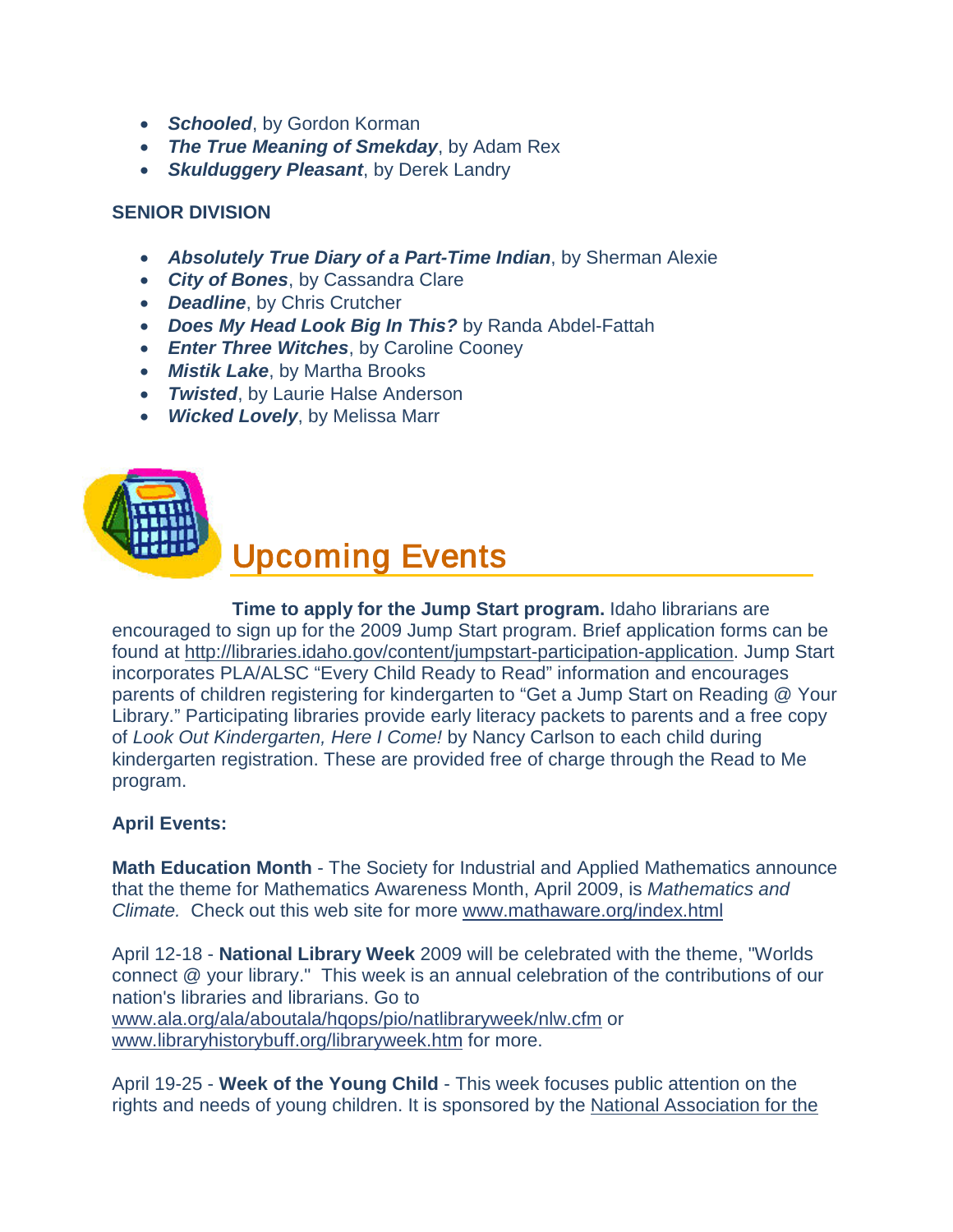Education of Young Children (NAEYC), which is dedicated to improving the quality of early childhood education for all young children and their families. For more see [www.naeyc.org/about/woyc/](http://www.naeyc.org/about/woyc/)

April 1 – **April Fool's Day** or **All Fools' Day** - Although not a holiday in its own right, is a notable day celebrated in many countries. The day is marked by the commission of hoaxes and other practical jokes. Traditionally, in some countries, the jokes only last until noon. If you play a trick on someone after this time you are the *April Fool.* See <http://wilstar.com/holidays/aprilfool.htm>

April 2 - **International Children's Book Day (ICBD)** - Since 1967, on or around Hans Christian Andersen's birthday, April 2<sup>nd,</sup> International Children's Book Day (ICBD) is celebrated to inspire a love of reading and to call attention to children's books. [www.ibby.org/index.php?id=269](http://www.ibby.org/index.php?id=269)

April 10 – **National Sibling Day** – It is a day to appreciate and cherish your brothers and sisters. It's a great time to be thankful for your sibling. But, most importantly get in touch with your siblings. [www.siblingsday.org/frequentquestion.htm](http://www.siblingsday.org/frequentquestion.htm)

April 12 – **Easter** – This is the most important religious feast in the Christian liturgical year. Easter falls at some point between late March and late April each year. See [www.history.com/minisites/easter/](http://www.history.com/minisites/easter/) for more history or <http://crafts.kaboose.com/holidays/easter/> for some great craft ideas.

April 15 – **Income Tax Day** - The origin of the income tax on individuals is generally cited as the passage of the 16th Amendment, passed by Congress on July 2, 1909, and ratified February 3, 1913; however, its history actually goes back even further. See [www.loc.gov/rr/business/hottopic/irs\\_history.html](http://www.loc.gov/rr/business/hottopic/irs_history.html)

April 21 - **Kindergarten Day** - Is celebrated in honor of Friedrich Froebel. He was born on this day in 1782. In 1837, he started the first Kindergarten in Germany. Find out more at [www.recess.ufl.edu/transcripts/2005/0425.shtml](http://www.recess.ufl.edu/transcripts/2005/0425.shtml)

April 22 – **Earth Day** - On April 22, 1970, 20 million people across America celebrated the first Earth Day. This day is intended to inspire awareness of and appreciation for the Earth's environment. For more see<http://earthday.envirolink.org/history.html>

April 24 – **Arbor Day** - National Arbor Day was founded by J. Sterling Morton in 1872, is celebrated on the last Friday in April. Arbor Day is a nationally-celebrated observance that encourages tree planting and care. See [www.arborday.org/arborday/](http://www.arborday.org/arborday/) 

April 30 – **El Día de los Niños/El Día de los Libros**. See [www.ala.org/ala/mgrps/divs/alsc/initiatives/diadelosninos/index.cfm](http://www.ala.org/ala/mgrps/divs/alsc/initiatives/diadelosninos/index.cfm) for more information.

**Some miscellaneous days to observe:**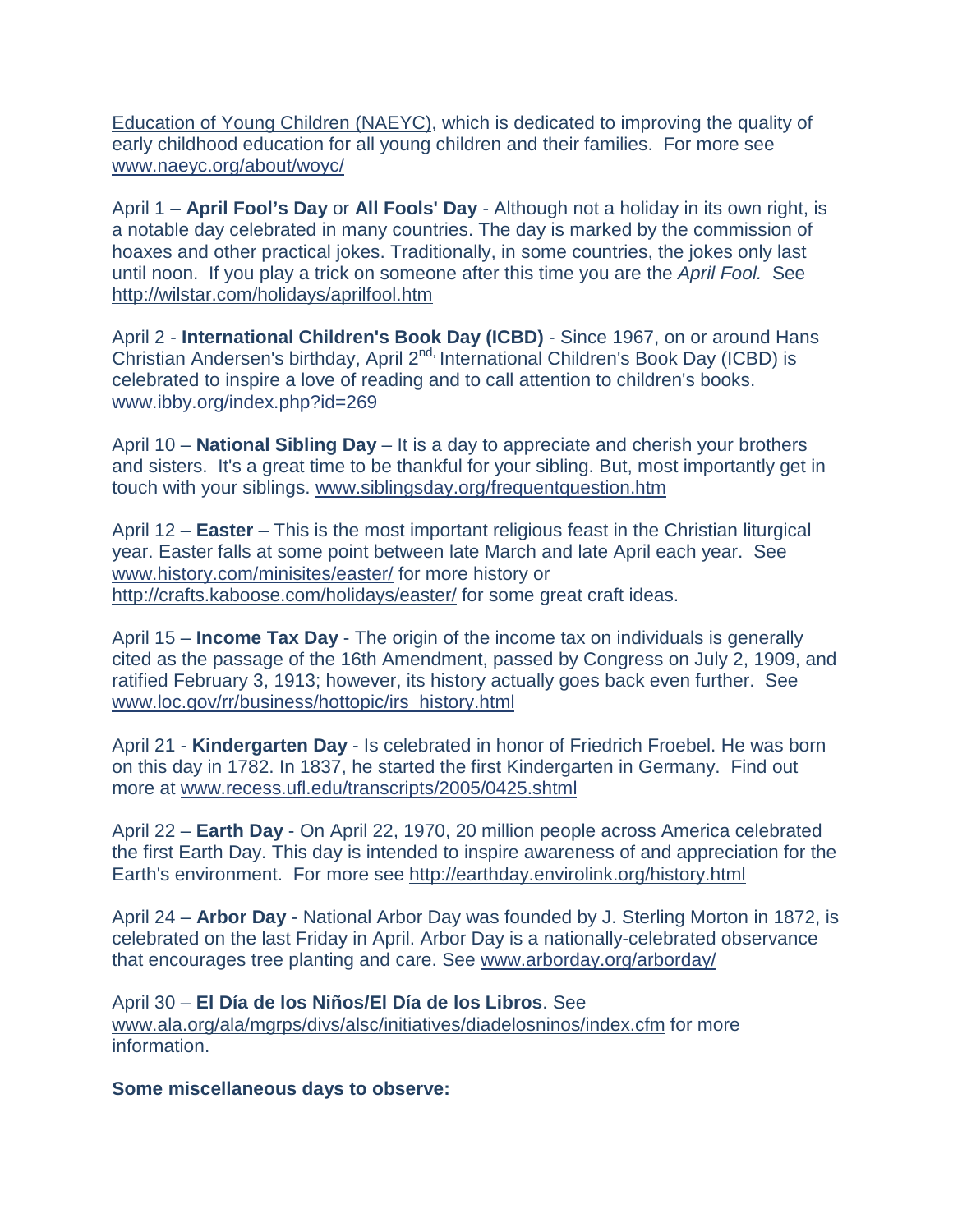April 7 – **No Housework Day**, April 14 (1828) - **Webster's Dictionary First Published**, April 18 (1775) – **[Paul Revere's Famous Ride,](http://www.paulreverehouse.org/ride/) Pet Owner's Day**, April 22 – **Administrative Professionals/Secretaries Day,** April 23 – **[Take Your Daughters and](http://www.daughtersandsonstowork.org/wmspage.cfm?parm1=485)  [Sons to Work](http://www.daughtersandsonstowork.org/wmspage.cfm?parm1=485) Day, International Sing Out Day**, April 25 – **[World Penguin Day](http://www.nowpublic.com/environment/world-penguin-day)**, April 26 – **Hug a Friend Day** and April 27 – **Tell a Story Day**.

#### **April Author and Illustrator Birthdays:**

April 2 – **Hans Christian Anderson** (1805-1875). He was a Danish author and poet, most famous for his fairy tales. Among his best-known stories are *The Steadfast Tin Soldier, The Snow Queen, The Little Mermaid, The Ugly Duckling, The Red Shoes* and more. For more see [www.andersen.sdu.dk/index\\_e.html](http://www.andersen.sdu.dk/index_e.html)

April 3 – **Washington Irving** (1822-1909). Irving was best known for his short stories *The Legend of Sleepy Hollow* and *Rip Van Winkle*. Read more about Irving at [www.historichudsonvalley.org/education/Background/abt\\_irving/abt\\_irving.html](http://www.historichudsonvalley.org/education/Background/abt_irving/abt_irving.html)

April 7 – **Alice Schertle** (born in 1941). Schertle is the award-winning author of over 40 books, several of which are collections of poetry for children. Some of her works include: *How Now, Brown Cow?, Teddy Bear, Teddy Bear, I Am the Cat* and more. For more see<http://poetryforchildren.blogspot.com/2007/04/happy-birthday-alice.html>

April 8 – **Trina Schart Hyman** (1939-2004). She illustrated over 150 books, including fairy tales and Arthurian legends, and won four Caldecott awards. Read more at [www.ortakales.com/illustrators/Hyman.html](http://www.ortakales.com/illustrators/Hyman.html)

April 10 – **David A. Adler** (born in 1947). Is the author of nearly 200 books for children and young adults, most notably the Cam Jansen mystery series, the "Picture Book of..." series, and several acclaimed works about the Holocaust for young readers. See <http://www.davidaadler.com/>for more on Adler.

April 10 – **Eric Knight** (1897-1943). As most people are aware, it was Eric Knight who created the captivating canine character, "Lassie." Even though he was the author of many fine books, he will always best be remembered for the classic story of a boy and his dog, titled *Lassie Come-Home*. Read more at [www.chelsea](http://www.chelsea-collies.com/knight.html)[collies.com/knight.html](http://www.chelsea-collies.com/knight.html)

April 12 – **Beverly Cleary** (born in 1916). She was born Beverly Bunn in McMinnville, Oregon. Some of her best-known characters are Henry Huggins, Ribsy, Beatrice ("Beezus") Quimby, her sister Ramona, and Ralph S. Mouse. Read more about Cleary at [www.beverlycleary.com/beverlycleary/index.html](http://www.beverlycleary.com/beverlycleary/index.html) 

April 16 – **Garth Williams** (1912-1996). He was a prominent American illustrator known for his work on children's books. He illustrated E.B. White's first two children's novels: *Stuart Little* in 1945 and *Charlotte's Web* and many more.See [www.ricochet](http://www.ricochet-jeunes.org/eng/biblio/illus/williams.html)[jeunes.org/eng/biblio/illus/williams.html](http://www.ricochet-jeunes.org/eng/biblio/illus/williams.html) for more.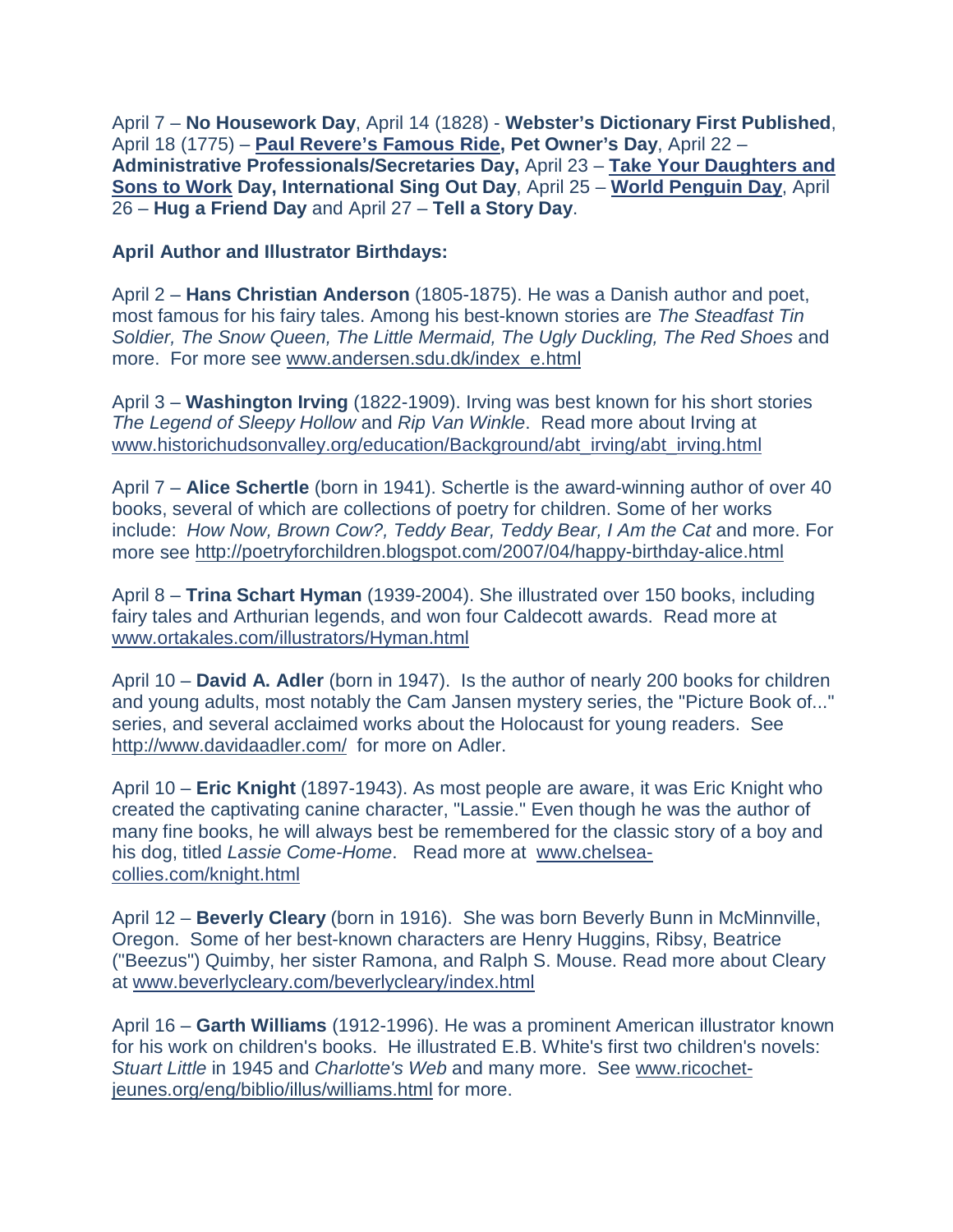<span id="page-10-0"></span>April 21 – **Barbara Park** (born in 1947). She is the author of the popular Junie B. Jones children's series. To date, she's written one picture book, thirteen middle-grade novels, and twenty-six Junie B. Jones titles. Go to [www.randomhouse.com/kids/junieb/author/author.html](http://www.randomhouse.com/kids/junieb/author/author.html) to read more about Park.

April 22 – **Eileen Christelow** (born in 1943). Christelow has created numerous fun and funny picture books, including the *Five Little Monkeys* series, *Author*, and most recently, *Letters from a Desperate Dog*. Read more at [www.christelow.com/bio/index.html](http://www.christelow.com/bio/index.html)

April 27 – **Ludwig Bemelmans** (1898-1962). He is most famous today for the series of *Madeline* books. Read more about Bemelmans at [www.madeline.com/author.htm](http://www.madeline.com/author.htm)

April 28 – **Amy Hest** (born in 1950). Hest is the highly versatile author of more than thirty books for young readers, many of which affectionately address family and intergenerational themes. She is the author of *Guess Who, Baby Duck!, In the Rain with Baby Duck, Kiss Good Night, Don't You Feel Well, Sam?* and more. Read more at [www.amyhest.com/](http://www.amyhest.com/)

April 29 – **Nicole Rubel** (born in 1953). Is an Author/illustrator known for her uniquely colorful illustrations and charming stories. She has over 60 books to her credit and is the co-creator of the popular Rotten Ralph series. Read more at [www.nicolerubel.com/nicolebio01.htm](http://www.nicolerubel.com/nicolebio01.htm)



#### **Be Creative Resources**

One of the great things about belonging to the Collaborative Summer Library Program (CSLP) are the great resources that members share with one another. Here are several:

*Lindsey Patrick Wesson, Continuing Education Coordinator, Tennessee State Library and Archives,* is sharing [a website created for Tennesee's summer reading program](http://sites.google.com/site/tennesseesrp/)  [program ideas.](http://sites.google.com/site/tennesseesrp/) Ideas are organized by topics: art, creative writing, drama, dance and music. Ideas include books, crafts, display ideas, games and activities, storytimes, and more.

*(Thanks to Rhonda K. Puntney,Youth Services and Special Needs Consultant Lakeshores Library System,Waterford, WI who compiled these sites.)*

**SmARTKids<http://smartmuseum.uchicago.edu/smartkids/>**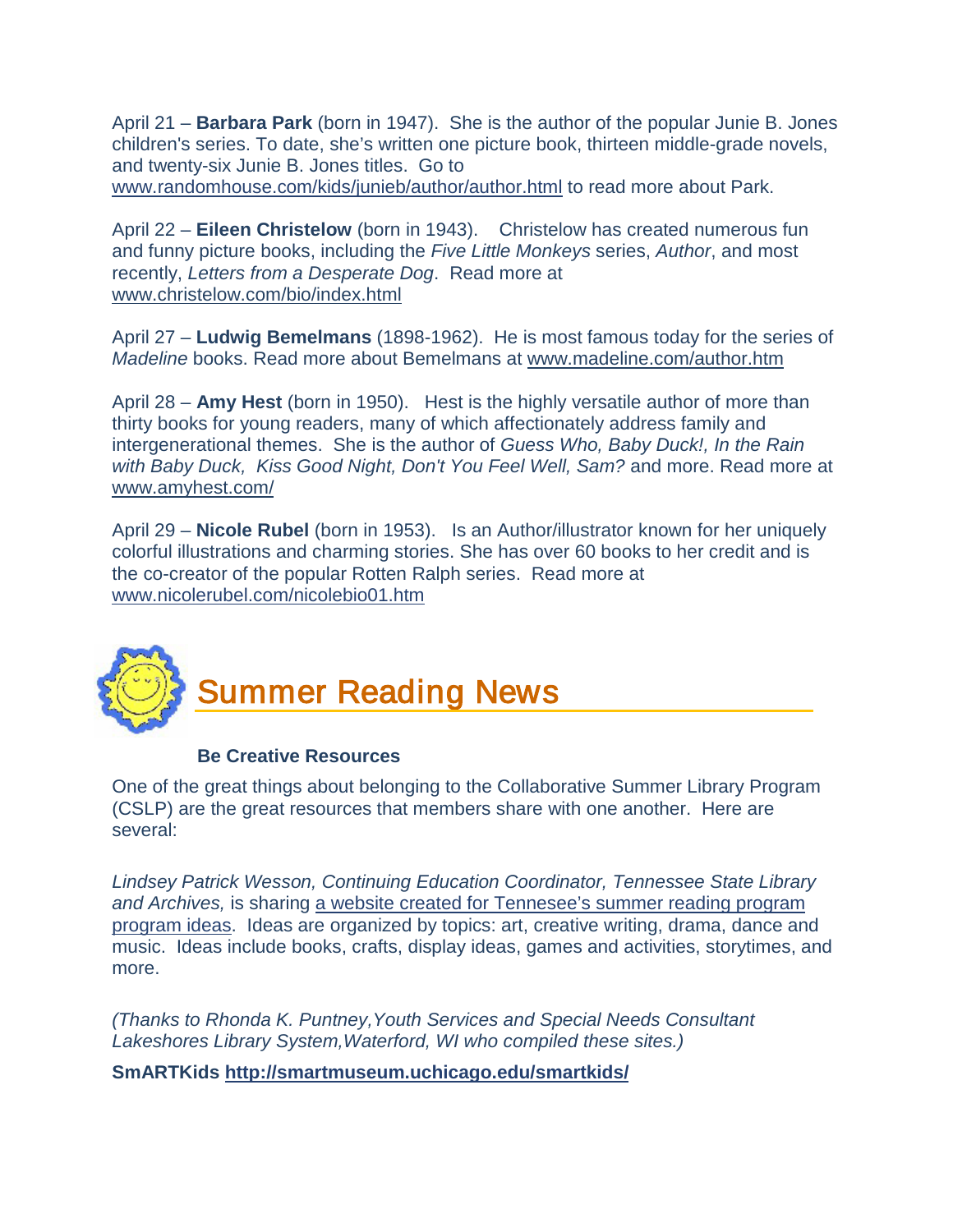SmARTKids from the Smart Museum of Art at the University of Chicago combines learning about art with reading and writing. Students must read a lot and write in an online journal to complete the games and activities at the site. Appropriate for upper elementary and middle school students.

#### **Ballroom Dancers [www.ballroomdancers.com/](http://www.ballroomdancers.com/)**

Learn to dance like a pro with step by step video and historical background for a variety of popular ballroom dances, including foxtrot, waltz, mamba, tango, cha cha, swing, and more. The dance directory lists places to dance by state and professional instructors. There's also a message board and a classified section selling costumes and DVDs. Sign up for a free basic membership to access more of the site.

#### **Musicals 101: The Cyber Encyclopedia of Musical Theatre, TV and Film**

#### **[www.musicals101.com/](http://www.musicals101.com/)**

This site's purpose is to be "a reliable educational resource celebrating the history of musical theater, film, and television." Offers detailed histories, bibliographies, chronologies, a show rights index, reviews, photo galleries, biographical sketches, script samples, and a calendar of memorable events. Specific musicals, people, and other topics are highlighted in special features. Searchable, with a site map. Maintained by John Kenrick, a musical theater history expert. (Copyright 2008 by Librarians' Internet Index)

### 学

### **Fred Meyer's "Books for Summer Readers"**

The Commission has been invited to apply for \$15,000 to fund the "**Books for Summer Readers**" project which supplies free paperback books to Idaho public libraries hosting summer reading programs. We probably won't know about funding until late May, and it will be early June before we can order books and ship them to libraries. We hope you will sign up for this wonderful resource by filling out a simple form on the summer [reading website](http://libraries.idaho.gov/landing/summer-reading) by May 1st.

If funding is received, books will be ordered from Scholastic. The number of books each library receives will be based on participation listed on your 2008 summer reading report.

### **Adult Summer Reading Manual Available**

CLSP has created its first summer reading manual for adults, titled "**Master the Art of Reading**," written by Diane Findlay. The manual is copyrighted and may only be used by libraries in member states. If you would like a copy, e-mail [Peggy](http://libraries.idaho.gov/contact/Peggy%2BMcClendon%2B-%2BReading%2Band%2BLiteracy%2BCoordinator) and she will send you an electronic copy.

The 54-page publication is chocked full of ideas for organizing, publicizing and producing a program for adults during the summer. Theme-based booklists,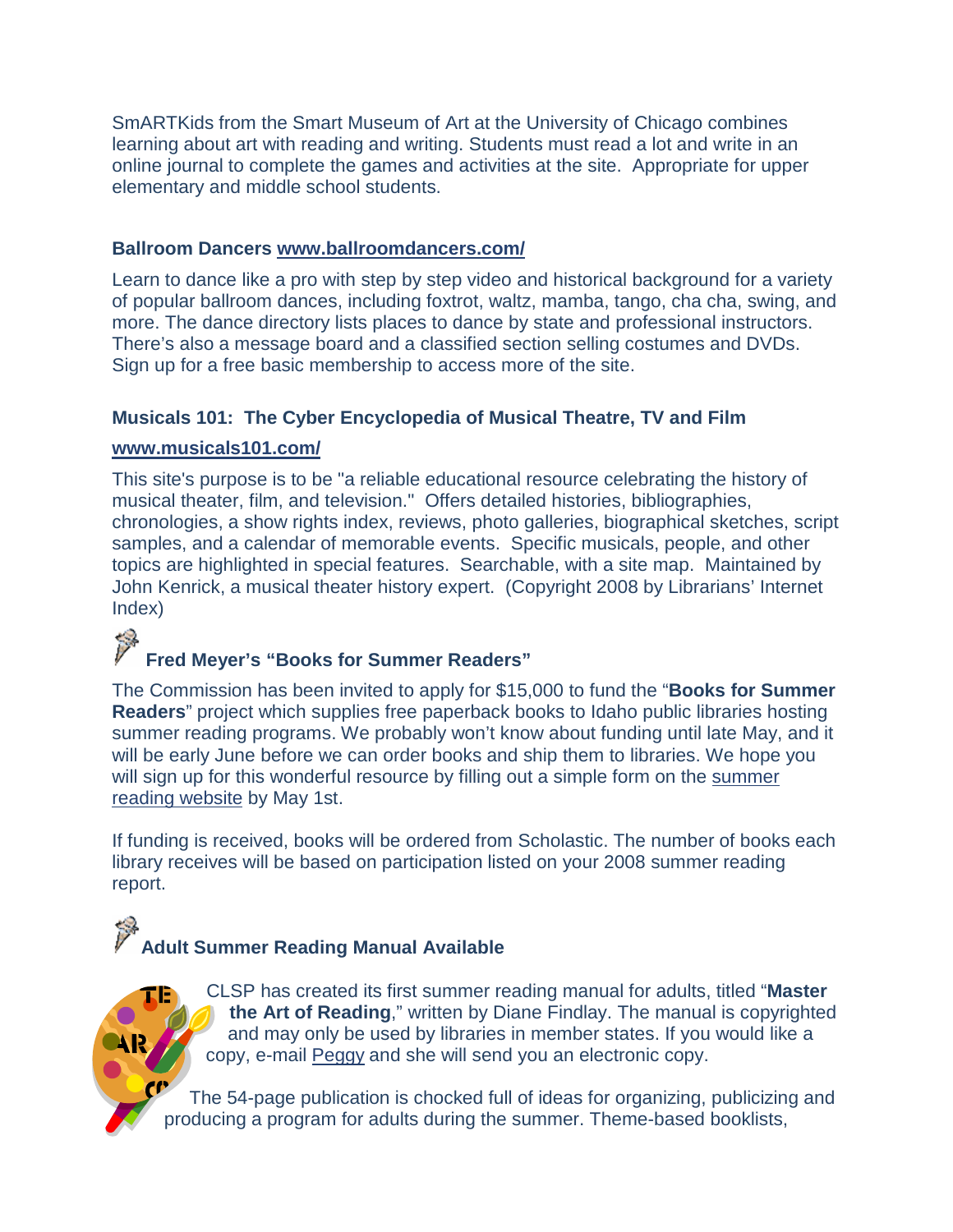<span id="page-12-0"></span>sample booklogs, certificates and other publicity templates are included. A few of the ideas include:

**Web Sharing**. Use your library Web site or chat room programs [or blogs] to connect readers. They might add comments to an electronic bulletin board anytime, sharing ideas about the theme or personal book recommendations or reviews. Or set up a weekly time for online chats about specific books, hosted or led by a library staff member or knowledgeable program participant.

**Local Artists Exhibition**. Invite local artists (professional, amateur, or program participants) to submit their work for an exhibition at the library. You might have qualified people jury the show, or just enjoy sharing fabric arts, jewelry, ceramics, painting, etc.

**"Staff Picks" Book Display:** Create a display of staff favorites on the theme. You might change this weekly, and integrate materials at J, YA, and Adult levels. Include theme-related talking books to take on summer road trips. Add a paintstained apron draped over the shelf and a montage of painter's palates, brushes in jars, paint tubes, etc. Try a similar "Patron Picks" display using suggestions and reviews from program participants.

*Are you planning a program for adults during the summer? We'd like to hear about it. Send some information to the Scoop and receive a free book!*

## **Bright Futures Update**

The kazoos for School Visits will not arrive at ICFL until the week of April 4<sup>th</sup>. We will do our best to get them mailed to libraries ASAP so you can have them for your school visits.

Only five days left to line up your outreach activities in time to apply for Bright Futures. If you are visiting schools, planning outreach, or using your website to promote summer reading, don't miss out on some great FREE materials.

*Apply [online](http://libraries.idaho.gov/page/bright-futures-online-application) by March 17, 2009 for Bright Futures Summer Reading outreach opportunities.*



School Zone

#### **Are our students ready for the new global economy?**

*"This is a story about the big public conversation the nation is not having about education…whether an entire generation of kids will fail to make the grade in the global economy because they can't think their*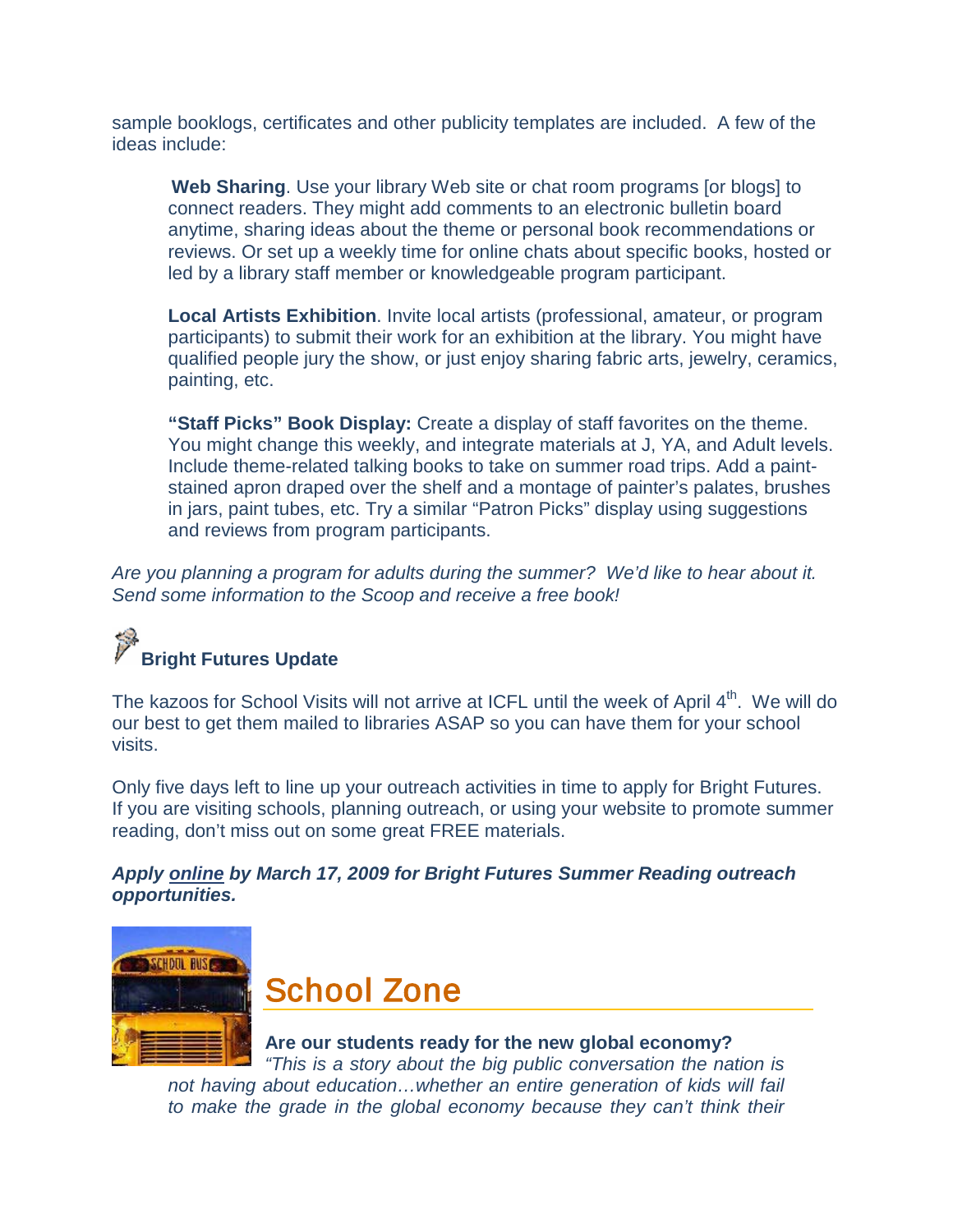*way through abstract problems, work in teams, distinguish good information from bad, or speak a language other than English." -TIME Magazine, December 18, 2006* (from presentation slide, Partnership for  $21<sup>st</sup>$  Century Skills)

On March 8, 100 teacher-librarians, science teachers, their VIPs, and others attended the *Critical Learning Skills in the 21st Century: Collaborating for Student Success* inservice opening session in Idaho Falls. The subsequent two days for librarians and science teachers focused on expanding services for student learning and their access to information/education resources through collaborative lesson development, planning, and delivery. The free event was made possible by the Institute of Museum and Library Services and the Idaho Commission for Libraries.

Keith Curry Lance, from RSL Research Group, kicked things off by sharing a nationwide and Idaho perspective about the impact of school librarians on student achievement. The data from the school-wide impact survey will assess the status and impact of school library programs, facilitate discussions about their potential, and support more informed decision-making about their future. *Have you filled out your [survey](http://libraries.idaho.gov/doc/impact-study) yet?*

Keynote speakers Melinda A. Hamilton, Director of Education Programs for the Idaho National Laboratory and Julie Walker, a Board Member for Partnership for the 21st Century discussed the importance of teaching and learning 21st century skills to our country's future economy.

In order to be successful in the 21<sup>st</sup> Century, we need to ensure our students are:

- critical thinkers and problem solvers
- globally aware
- self-directed
- good collaborators
- information and technology literate
- flexible and adaptable
- innovative
- effective communicators





Monday's focus was to examine curriculum points and develop projects integrating Big6 and Scientific Inquiry models. [Big6](http://www.big6.com/) Co-founder Bob Berkowitz led the participants through the Big6 model, a systematic process to find, use, apply, and evaluate information for specific needs and tasks. The remaining time was spent coding the strategies against state science standards, and then developing student-centered lesson plans. *[See all panel discussion slides…](http://libraries.idaho.gov/page/in-service-march-8-9-10-2009)*

Luncheon presentations included a panel discussion, consisting of several academic reference librarians, focused on skills needed for college success [\(see their slide](http://libraries.idaho.gov/files/Academic%20Panel%20Slildes%2021st%20Century.pdf)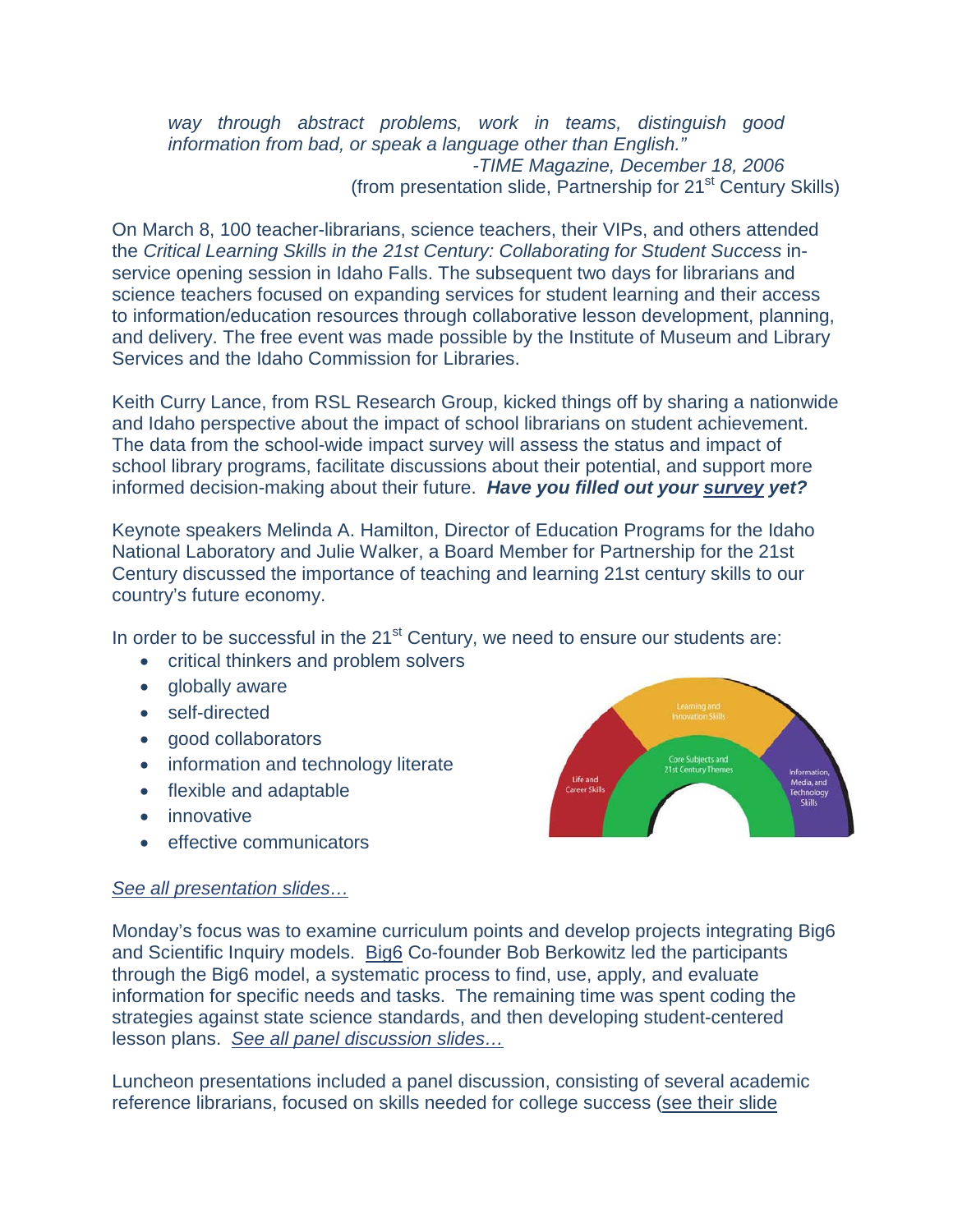presentation here ) and librarian web 2.0 tools, WebJunction Idaho and the ICFL website, offered through the Commission.

Participants are commenting on their experience at C3library.com. Find out what they [thought!](http://c3library.com/)

P **From Mad Magazine to Facebook - What Have We Learned?** *From [Education Week,](http://www.edweek.org/ew/index.html) "Leader Talk"* "I believe all schools should allow students access to all forms of technology and their educationally beneficial applications." *[Read more…](http://blogs.edweek.org/edweek/LeaderTalk/2009/03/from_mad_magazine_to_facebook_1.html)*

**The on-line faculty lounge...** Did you attend the 21<sup>st</sup> Century in-service? What new insights did you take home? Blog with us on our "School Libraries" page: [http://libraries.idaho.gov/landing/school-libraries.](http://libraries.idaho.gov/landing/school-libraries)

### <span id="page-14-0"></span>Know the Numbers

### <span id="page-14-1"></span>**Idaho's WIC program**

During last week's Read to Me meeting, we invited representatives from six different programs that serve low-income families in Idaho to talk with us about how libraries can

work more closely with their organizations. We hope to feature each of those in this section during the next few months. The first program we'd like to highlight is WIC. **WIC** stands for Women, Infants and Children, the people the program serves. WIC helps Idaho families stay healthy by providing:



- o Nutrition and health information;
- o Nutritious foods;
- o Health screenings;
- o [Breastfeeding information and support;](http://www.healthandwelfare.idaho.gov/portal/alias__Rainbow/lang__en-US/tabID__3401/DesktopDefault.aspx)
- o Community information; and
- o Help from nutrition experts who are Licensed Registered Dietitians.

Karen Martz, L.D., R.D., MPH, the WIC Program Manager for Ada, Boise, Elmore and Valley Counties, attended the Read to Me meeting partly because she has a passion for literacy, along with her commitment to the goals of the WIC program. She said the WIC program in her area and around the state has been experiencing huge increases in the number of people who enroll in the program because of the current economic crisis. "We are seeing a real range of families right now and there's no 'typical' WIC client. We have everyone from college educated moms to refuge families who arrive with a thirdgrade education." Their case load has increased dramatically in the past year  $(15 - 25)$ percent in some regions) and **WIC is currently serving 51,365 Idahoans statewide.**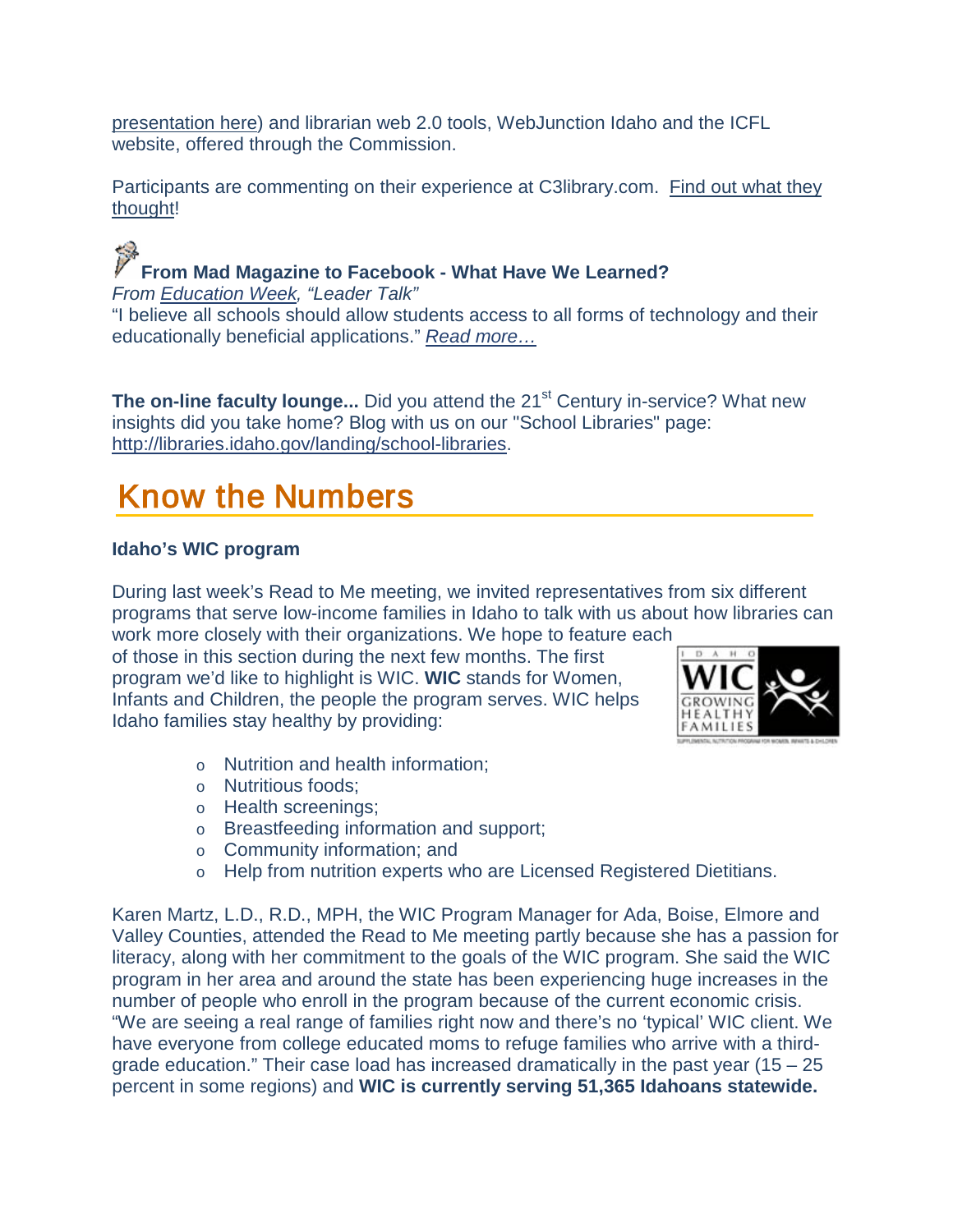WIC services are provided by the seven Idaho public health districts and two Native American health agencies. **There are more than 50 clinics located across the state.** To find a clinic in your area, click **here**.

Here are some ideas she shared:

- Contact the WIC director in your region first. [A list and map of regional and tribal](http://www.healthandwelfare.idaho.gov/_Rainbow/Documents/food/local%20clinics.pdf)  [WIC directors can be found here.](http://www.healthandwelfare.idaho.gov/_Rainbow/Documents/food/local%20clinics.pdf)
- Karen said she was willing to promote libraries and early literacy information in the area's quarterly newsletter, by distributing flyers, and providing books and support materials in their lobby. She said she'd also love to have volunteers read to children while parents are busy with the health screenings and other things they have to do at the clinic.
- She suggested surveying WIC participants. Ask them if they know where the library is, what services they offer (DVDs, Internet access, storyhours, etc.), and what services they'd like to see at their library. You can also ask them if they'd like more information to provide their contact information, including their e-mail address. That will allow library staff to get around confidentiality issues because they are giving you permission to contact them with more information. Karen said she was surprised at the number of families who don't realize their local library offers free Internet access and other services they could tap into.
- Utilize e-mail and your web site to promote services. Fifty percent of Idaho WIC clients have Internet access.
- Provide coupons for free books or other library services and ask your WIC contacts to give them to participants. Provide Read to Me support materials (Rhymes for Babies, Brain Power brochures, coloring books, etc.) to give to parents.
- When asked if it was possible to do WIC voucher distributions in libraries, Karen said this was difficult in most cases because they need access to their mainframe computers – not just wireless or other Internet access that libraries offer. WIC regions also serve multiple counties so that can get a little tricky with different library jurisdictions. However some libraries are able to provide services or information in their community at clinics or voucher distribution days. Boise Basin Library District in Idaho City, for example, serves as the WIC distribution site every other month. Library Director Marcy Rowe has tapped into the First Book program and other resources to provide free board books and other early literacy information on those days and has been working to develop relationships with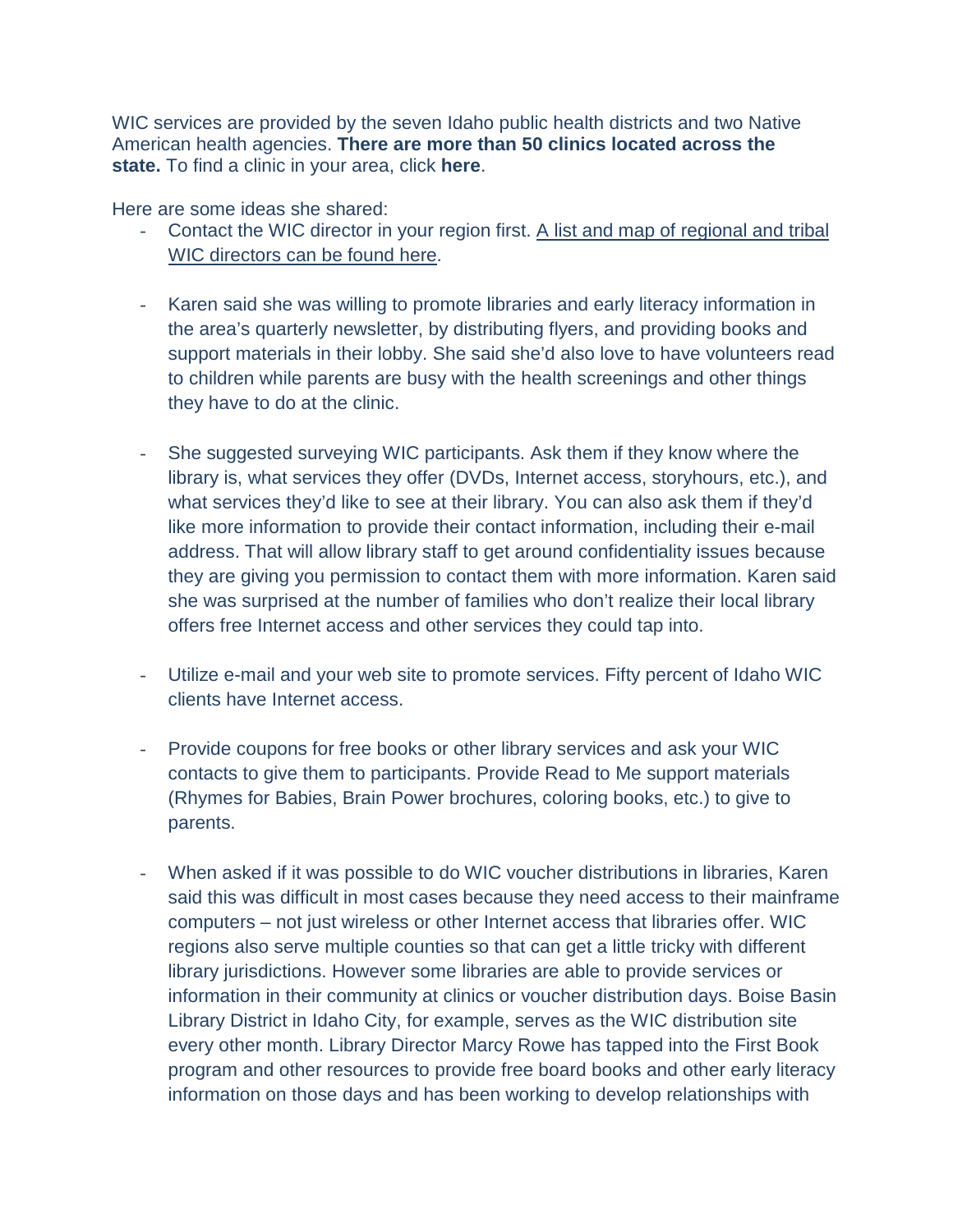those families and increase their comfort level while they are in the library.

Other ideas from librarians included: distributing a library packet to new clients; providing early literacy kits and books (including parenting and child development books and DVDs) and wordless books to WIC; offering free library cards to WIC clients; providing educational videos like the "Food for Thought" video for WIC lobbies.

Lastly, Karen suggested learning all we can about families who live in poverty. *Framework for Understanding Poverty*, by Ruby K. Payne, *See Poverty...Be the Difference*, by Dr. Donna M. Beegle [\(www.combarriers.com\)](http://www.combarriers.com/), and *Bridges Out of Poverty*, by Philip DeVol; Terie Dreussi Smith, and Ruby K. Payne are three books that she has found to be useful.

WIC serves low-income Idaho women and children who are: pregnant, up to six months postpartum, or breastfeeding for up to a year after delivery, and infants and children under age five. That's the same target audience that the Read to Me program is hoping to reach with early literacy information. We hope by working more closely together in the future we can help meet the goals of both of our programs. We'd like to hear about your experiences partnering with your local WIC program. Please send us a quick e-mail to let us know how it's going!



### A Closer Look at the Wal-Mart **Recipients**

In November 2008, the Wal-Mart Foundation provided \$100,000 in onetime funds to support the "Strengthening

Library Services for Youth in Idaho" project. This grant was the result of a collaborative effort between the Idaho Library Association, First Lady Lori Otter, the Idaho Community Foundation, and Idaho Commission for Libraries (ICFL), with funds to be distributed via ICFL through a competitive mini-grant process open to all Idaho publicly-funded public libraries. "Strengthening Library Services for Youth in Idaho" was designed to encourage creative thinking and new approaches in order to provide innovative services and help libraries reach more youth from birth to age 18 and their families.

Response to the Wal-Mart Mini-grant was overwhelming and the numerous excellent proposals that were submitted made the competition intense and the selection challenging. Fifty-three proposals were submitted, requesting a total of \$308,000. With the available funding of \$98,000, ICFL was able to fund 14 projects -- about 25 percent of the proposals. In general, funded proposals presented new and creative services;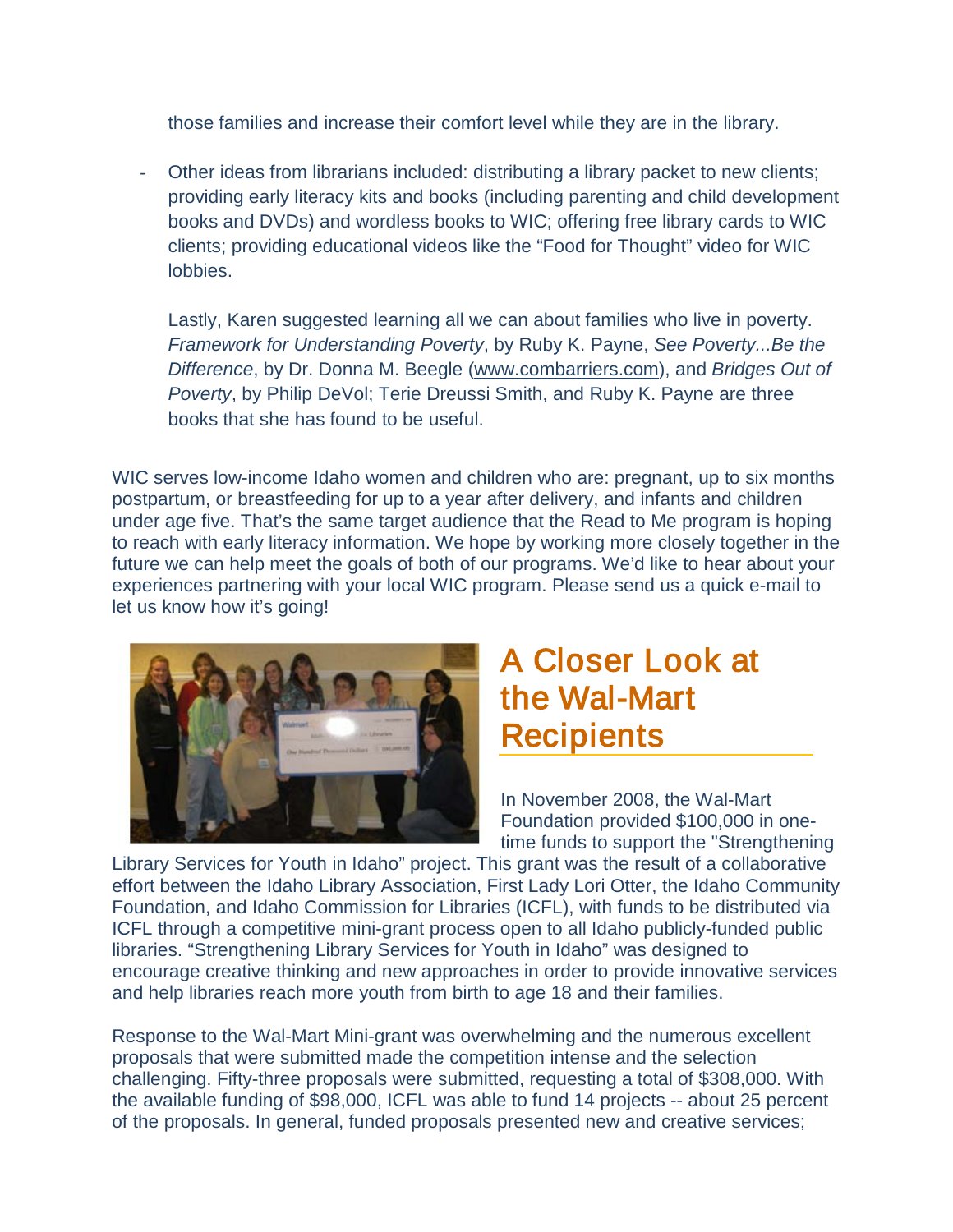demonstrated community need and strong partnerships; provided evidence of planning, specific details about project activities, and an effective plan for reaching their target audience; and demonstrated how the project could be continued. The picture above shows representatives from some of the Idaho libraries who were selected as grant recipients.

#### **The Review Process**

The proposal review process took place in February 2009 and the panel consisted of five reviewers: an ICFL projects coordinator, three ICFL staff members with a variety of grant experience, and a staff member from the Idaho Community Foundation. Each application was read and scored by three reviewers: the ICFL projects coordinator read and scored all 53 proposals and the other two readers were randomly assigned to each grant application. Two additional ICFL projects coordinators read all applications, attended the review meeting, and served as consultants in the review process. Their scores were available to factor into the score averages if a tie-breaker was needed.

#### **The Review Meeting**

At the review meeting, the proposal scores were collected and averaged. The review panel and the two additional projects coordinators went through the proposals, averaging each of the three scores and discussing the top scorers. The proposals were then ranked from highest scores to lowest, with funding being awarded until it ran out and partial funding offered to the next library on the list. After much earnest evaluation, scoring, and discussion, the following 14 projects were funded (in no particular order).

- **Garden City Public Library**—Cognitive and Constructive Play \$4,000. The library will partner with Head Start and Early Head start to target underserved, English Language Learners (ELL), refugee and low-income families through the following:
	- developing a collection of high-quality educational toys that encourage cognitive development and build early literacy skills
	- developing programming around the use of these toys by incorporating them into weekly storytimes, current outreach programs, and a new toddler/child play times
	- **Example 1** loaning the materials to organizations like Head Start, family literacy programs, local schools and daycares
- **Post Falls Public Library**—Early Learning: Puppets and More Outreach \$7,000. The library will establish "Early Learning: Puppets & More," a new, multifaceted program to expand and enhance library outreach services to young children and their families through a variety of venues and formats, including:
	- developing and producing lively puppet/storytime presentations that feature the six early literacy skills
	- presenting live shows at childcares
	- videotaping shows and making them accessible electronically through the library's website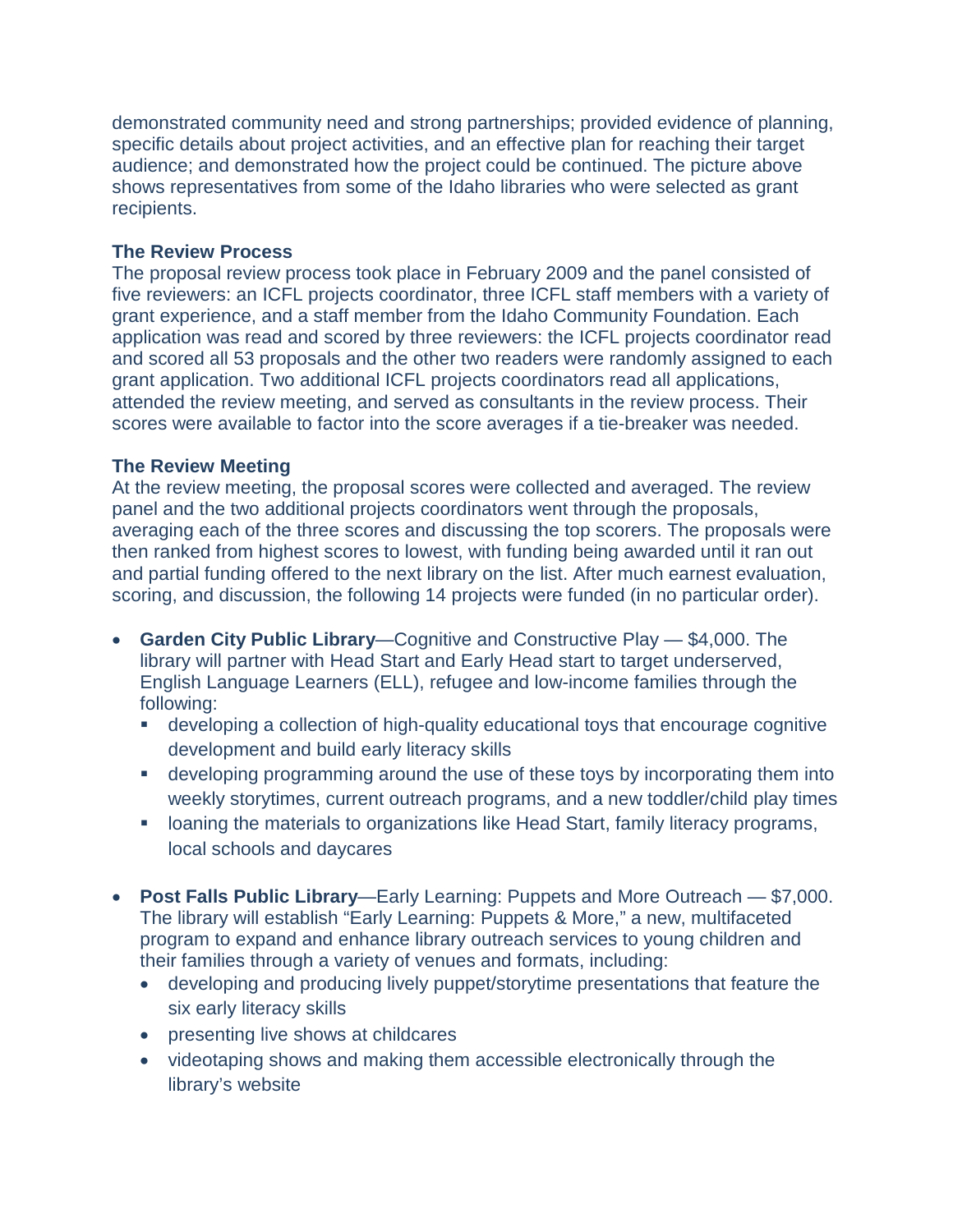- Circulating pre-reading kits that include DVDs of the puppet shows, finger puppets, a mini-puppet theater, books and other hands-on materials
- **Boise Public Library** —Reaching Immigrant Families: Preschoolers and Parents— \$10,000. The library will offer storytimes—designed specifically to improve and promote English-language literacy—at the main library and branch libraries to preschoolers and their parents for whom English is a second language. The sixweek long workshop series storytimes will do the following:
	- provide participants with opportunities to develop and advance English language skills and to interact with others using English
	- focus on concepts in simple English, utilizing storybooks, music, images, and other materials
	- offer supporting materials for checkout to participating children and caregivers so they can continue to develop their language and literacy skills at home between storytimes
- **Ada Community Library**—Learning Resources for Tweens and Teens—\$10,000. The library will enhance teen services by offering:
	- online homework assistance through Tutor.com (to be available on a newly designed homework help web page)
	- **text messaging reference service**
	- access to qualified tutors in a variety of subject areas (in partnership with BSU)
	- a dedicated study area equipped with innovating teaching equipment and resources (at main and Star Branch)
	- **EXEC** circulation of flip video camcorders
	- a series of educational programs through a partnership with 4-H of Ada County
- **Boundary County District Library, Bonners Ferry**—Teen Services: Online Magazine and Writing Workshops—\$5,000. The library will work with its project partners, including local middle and high schools, to involve youth in creative learning experiences that support academic achievement and workforce training with the following activities:
	- holding a series of writing workshops for students in the 6th 12th grades
	- developing a special writers' reference collection for youth to use at either the public or school libraries
	- **EXE** teaching participants to develop and manage their own online magazine
	- exposing participants to a wide range of writing applications under the direction of a team of professional writer-educators and successful entrepreneurs
	- **theaching youth strategic planning and how to craft a marketing plan and/or a** grant application for future funding of the project
- **Burley Public Library**—Video Gaming for Teens—\$5,000. The library will establish video gaming, which will be linked to academic achievement through partnership with area schools, and includes the following: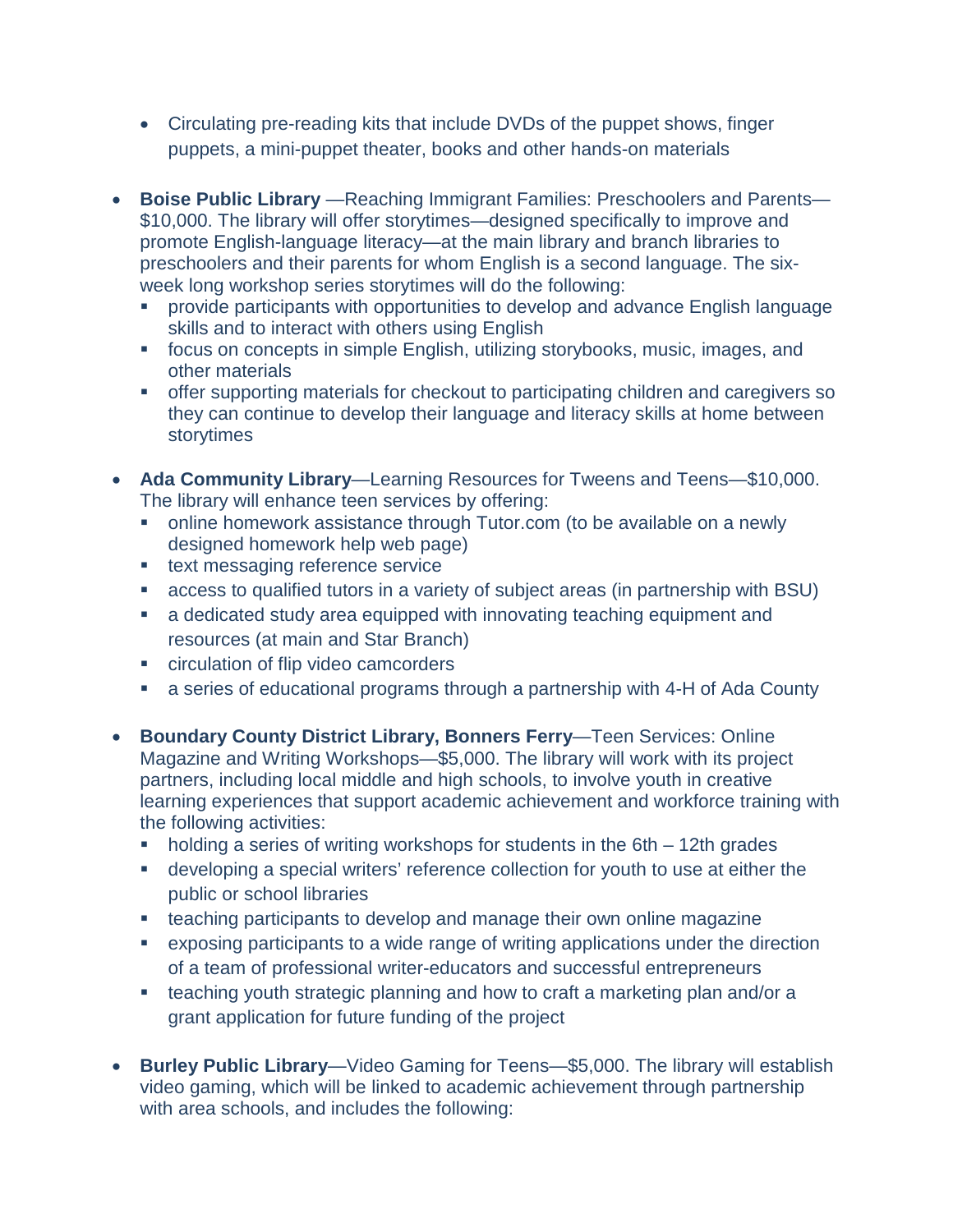- bi-monthly gaming tournaments with books as prizes
- extra gaming time to students who maintain their grades
- extra gaming time to students who need extra motivation to attend school or improve tardiness
- **•** books that connect video gaming with reading added to the collection
- **Coeur d'Alene Public Library** Gaming Programs for Tweens and Teen—\$7,000. The library will create a series of 10 themed "Let the Games Begin" programs with the specific purpose of strengthening 21<sup>st</sup> Century technology skills, which will involve the following:.
	- **forming a teen advisory groups to advise on programs and materials**
	- pairing teens with senior citizens through a mentoring program tied to gaming and computer use
	- **·** including some intergenerational gaming programs
	- **adding material tied to electronic gaming to the collection**
- **Eastern Owyhee County District Library, Grand View**—New Programming for All Ages—\$10,000. The library will provide three new types of weekly or monthly programming:
	- **EXECT:** Little Learners weekly program including music, movement, puppets, fingerplays and activities. The library will also take this program to a local daycare.
	- Learning Ever After weekly after-school activities that will highlight books and reading along with cognitive activities such as photography, health, food, handicrafts, wildlife, robotics, and theater skills. Every quarter, an evening family event will spotlight skills and talents the youth have developed.
	- Teen Supreme monthly evening structured activities will include robotics, electronic gaming, digital photography, video production, scrapbooking, and specific intergenerational activities involving parents and seniors in the community.
- **Kuna District Library**—Gaming Programs for Kids and Teens—\$4,000. The library will expand video gaming programs to reach more children (6-9, 10-13, 14+ and families) and then integrate those programs with the children's and young adult book collections. Book lists will be available to help match a child's gaming interest to books with similar themes. Highlights include:
	- setting up in a large community room, leaving room for tables around the perimeter for board games, card games, and reading zones.
	- bringing additional gaming magazines into the program room during gaming sessions
	- setting up a gaming wiki where kids can add tips and information about the games they are playing
	- providing materials for kids to create their own games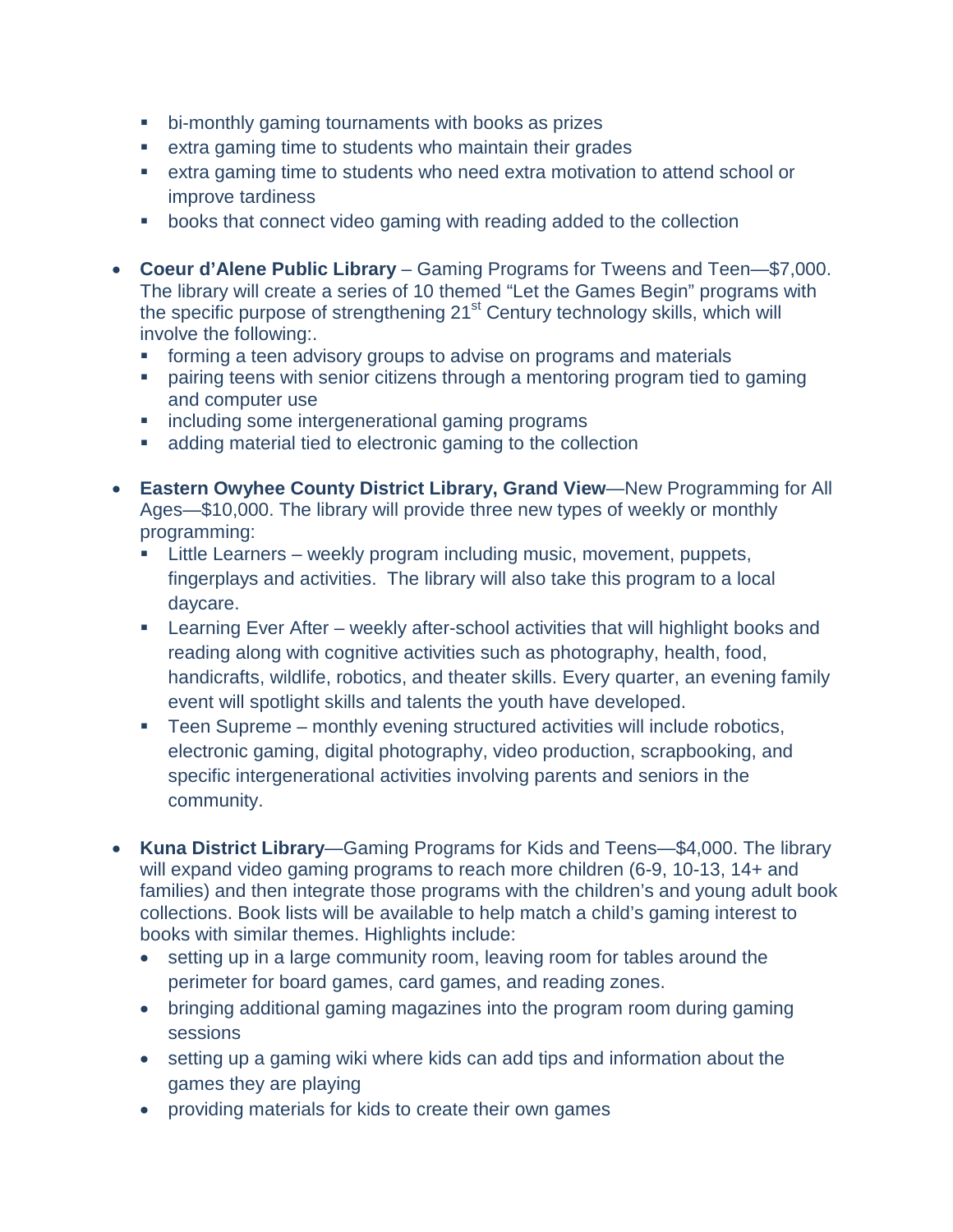- **Lewiston City Library**—New Teen Space and Publishing Workshop—\$10,000. The library will create and implement a new Teen Center in the library to invite teens and validate their worth. Phase I of the project is covered by this grant and includes:
	- enhancing the new space carved out of a corner of the library by painting, rearranging shelving, adding furniture, creating a college prep area and creating a gaming area
	- providing a variety of gaming programs for teens
	- incorporating a publishing workshop in their 2009 teen summer reading program, using laptops that will be made available for checkout to all teen patrons
- **Nampa Public Library**—Super Saturday Intergenerational Programs—\$2,000. The library received partial funding for expand their "Super Saturday" intergenerational programs to include electronic gaming, storytimes, craft and science programs.
- **Oneida County District Library**—Reading and Technology for Teens—\$10,000. The library will introduce teens to best-selling young adult books through book reviews and integrating technology and reading materials. Projects for teens to share their reading with others include:
	- computer lab with classes focusing on technology skills
	- **developing web pages for book reviews**
	- **•** creating blogs
	- downloading audio books and purchase young adult books that correspond to the electronic books for struggling readers
- **East Bonner County District Library,** Sandpoint—Juvenile Detention Center Outreach, Tweens and Teens—\$10,000. The library will work with the staff at the Bonner County Juvenile Detention Center to expose youth to reading materials and other library services during their detention. Materials and services will include:
	- paperback books, books on CD, career and reference materials for in-facility check out
	- giveaway books to be distributed as rewards for detainees when they are being released and to probationers by their probation officers
	- monthly library and community presenter visits to expose juvenile detainees to services offered by the library and other community agencies
- **Cambridge Community Library**—New Teen Space, Programs, and Paperback Collection—\$4,000. The library will work with local teens to make the following enhancements to teen services:
	- **design programming and activities**
	- develop a special area at the library for pre-teens and teens
	- select titles for a paperback turnaround with relaxed loaning practices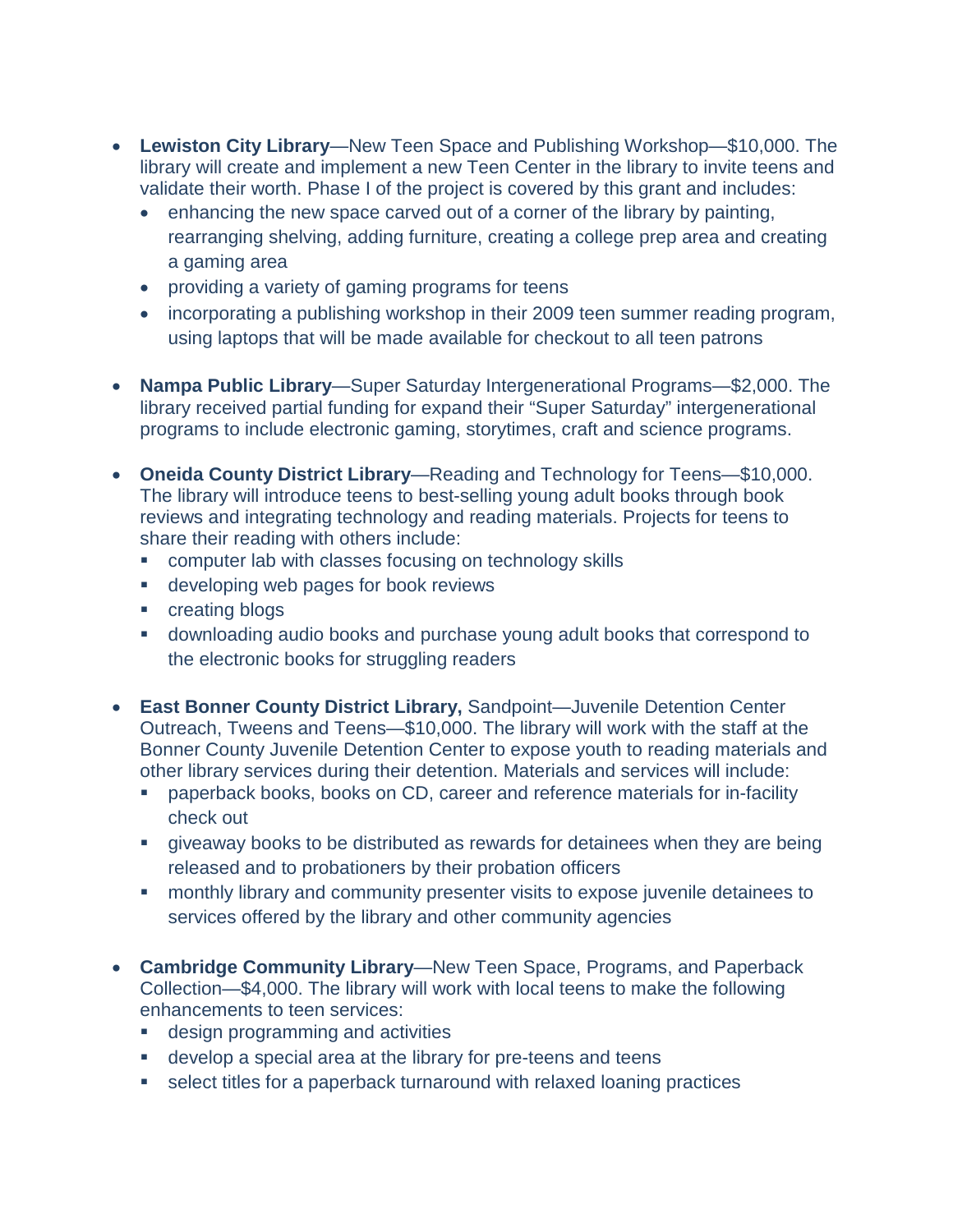#### **Library Response**

We are grateful to the Wal-Mart Foundation for funding this generous and beneficial grant. Libraries that received funding for their proposals are excited for the opportunity to strengthen library services for their youth by offering new programs or enhancing existing ones. As Ada Community Library Director Mary DeWalt put it, they are "thrilled and honored to have been selected as a recipient. . . . We cannot wait to get started on this."

### <span id="page-21-0"></span>Tips & Tools

# **Fun web sites for kids (and adults too!)**

Librarians at the Read to Me meeting shared a few web sites they often keep on library desktops for kids to have easy access to after school. Here are two of their favorites: [www.lookybook.com](http://www.lookybook.com/) and [www.freerice.com](http://www.freerice.com/) . They are both pretty cool. Be forewarned: the Free Rice vocabulary builder game is pretty fun for adults too!

## **New Books in the Professional Development Collection**

The Idaho Commission for Libraries Professional Development Service (PDS) provides access to numerous titles in the field of library and information sciences. Free shipping to and from your library is provided! See<http://libraries.idaho.gov/pds> for more information. Here are some new titles:

*Getting the Money: How to Succeed in Fundraising for Public and Nonprofit Libraries***,** by Ken Dowlin (2008). Ideas for fundraising in public libraries. [ICFL 025.11 Dowlin]

*Planet Google: One Company's Audacious Plan to Organize Everything We Know,* by Randall Stross. (2008). The author takes us inside Google "the company," explains their goal to become the gatekeeper to all information, and how they are attempting to meet this ambitious goal. [ICFL 025.04 Stross]

*Dewey: The Small-Town Library Cat Who Touched the World***,** by Vicki Myron (2008). A heartwarming story of a cat who lived and impacted a public library and its community. [ICFL 021.7 Myron]

### <span id="page-21-1"></span>CE News You Can Use

As a member of the Idaho library community you are eligible to become a member of WebJunction Idaho and take free self-paced, online courses and interactive webinars. Here is a new LibraryU course now available through WebJunction Idaho: **Accompanying the Young Reader: Helping the Reader Choose Appropriate Books**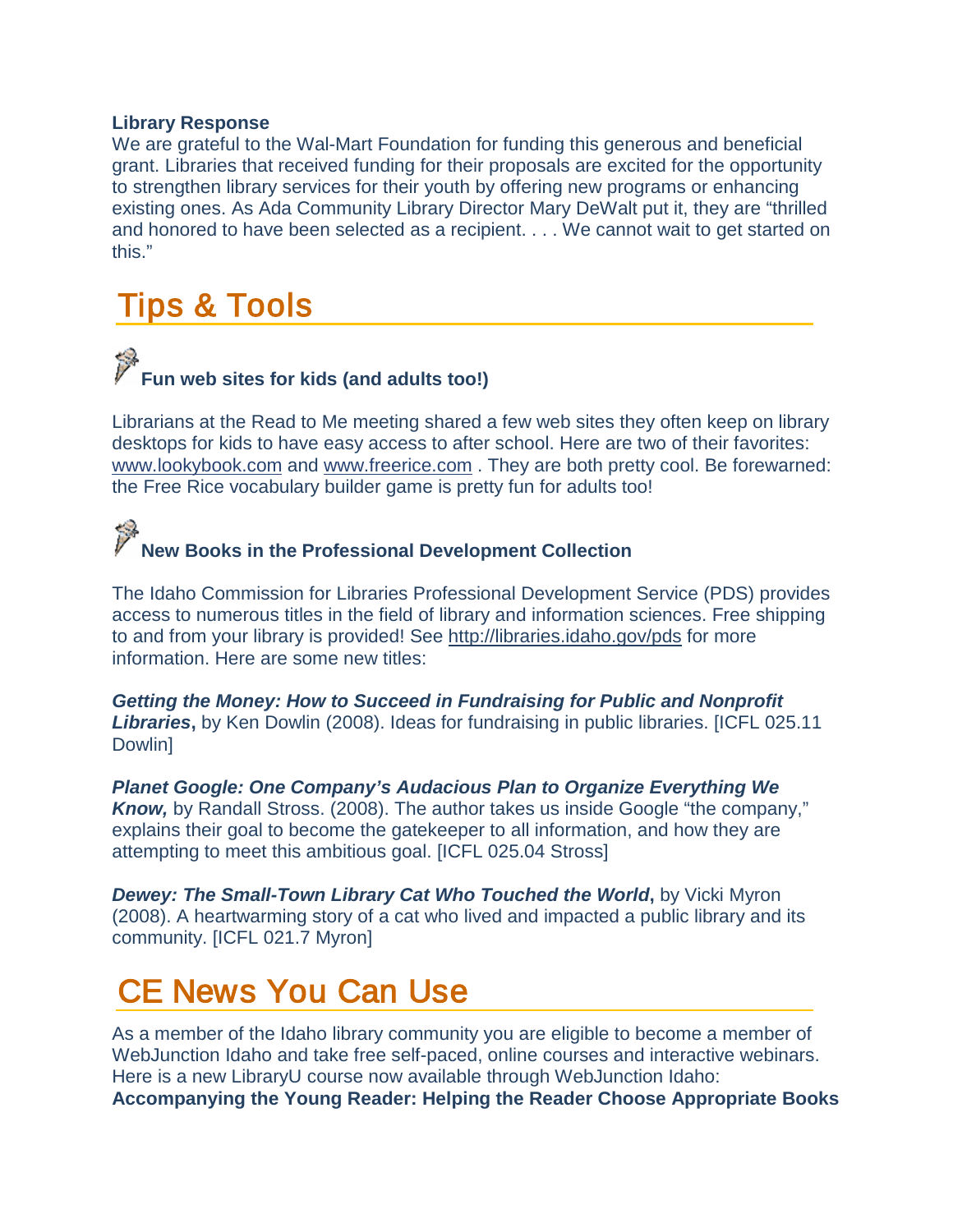### **(LibraryU)**

Contact Hours: 1.0 Teacher-librarians you can use this toward your recertification hours.

This course is based on the Reading Recovery Teacher training in which teachers learn how an appropriate book choice for each daily lesson encourages successful reading. Reading Recovery is a program for early intervention for 1st graders who are at-risk in the area of literacy.

It is designed for teachers, librarians, and parents who are helping beginning readers choose books to read. As professionals we can fine tune this process before it begins, eliminate much of the frustration, and offer the learner appropriate choices that will get them into actually READING books while they still want to, and not after they're too tired to even care anymore!

This course will help you:

- Identify the interests and curiosities of a young reader by topics, authors and favorites
- Assess the reader's reading level for appropriate choices
- Choose books by looking at format, structure and language
- Introduce a book to a reader to help ensure reading success
- Become aware of different types of reading for varying difficulties and fluencies

Go to [http://id.webjunction.org,](http://id.webjunction.org/) register/or sign in, and click on the ID Courses tab to further explore course offerings. If you have any questions, please contact Shirley Biladeau, Continuing Education Consultant, Idaho Commission for Libraries, either by email [\(shirley.biladeau@libraries.idaho.gov\)](mailto:shirley.biladeau@libraries.idaho.gov) or by phone 1-800-458-3271 or 208-639- 4149.

### <span id="page-22-0"></span>News Beyond Idaho

#### **Forget Woodstock … Now there's Woofstock!**

The Samuels Public Library (Fort Royal, Virginia) recently sponsored a week of doggie doings aptly named "Woofstock." Events included:

- **Pet Treats:** Information about what you need to create homemade treats for your dog.
- **Interactive Agility Demonstration:** Featured a local handler and agility dog.
- **Evening for Dogs and Their People:** A night was devoted to an informational meeting about a proposed dog park for the community.
- **Author Event:** Author Sara Ferrell talked about and signed copies of her book *Devoted to Dogs*.
- **Finding Fido:** Information about how to choose your next best friend was presented.